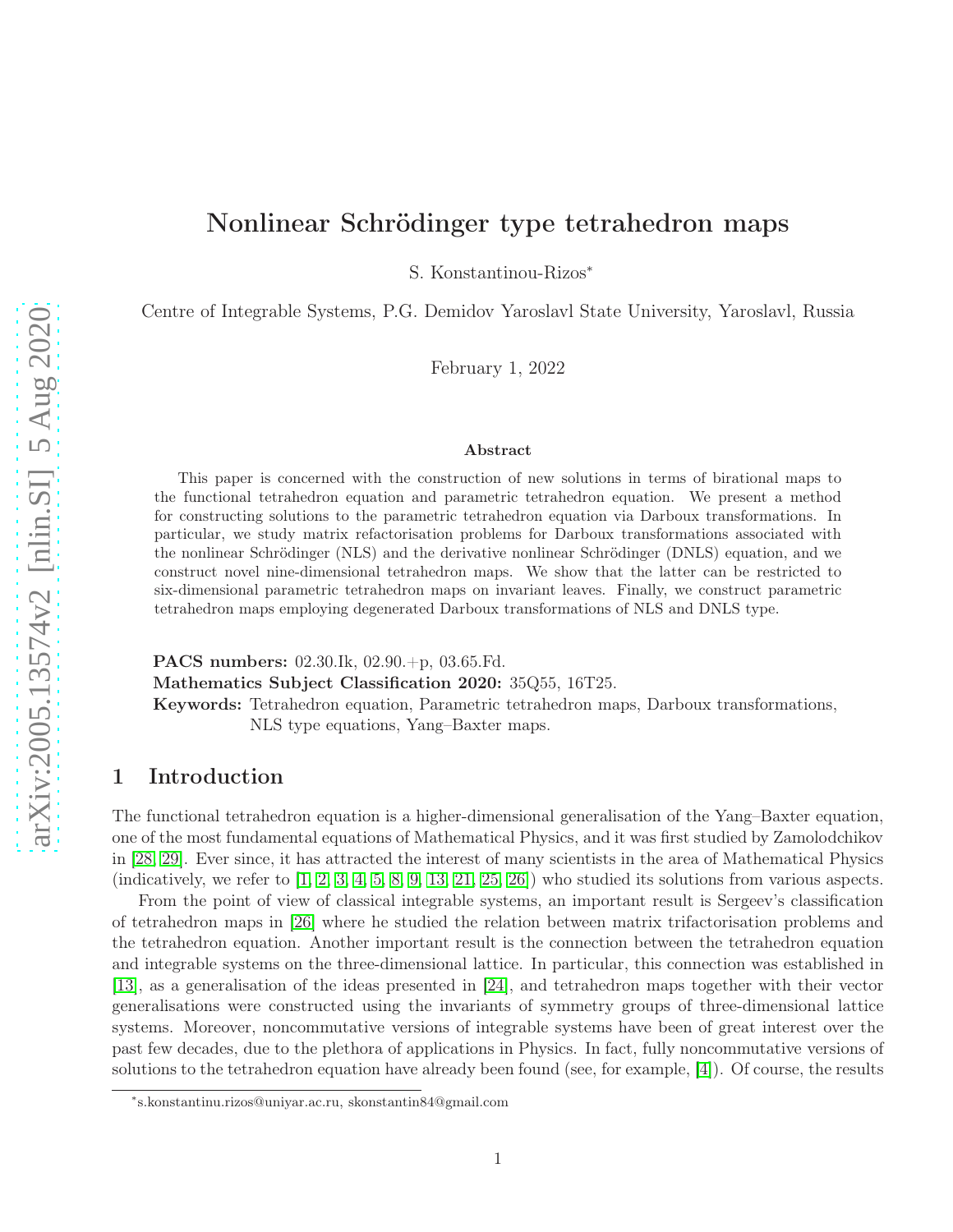related to the tetrahedron equation are not limited to the aforementioned, and there are plenty of other results that highlight the importance of the functional tetrahedron equation. However, the functional tetrahedron equation has not yet reached the same level of attention as its lower-dimensional analogue, the Yang–Baxter equation. This is probably due to the fact that it is more difficult to find solutions to it, and not many methods are yet available for constructing such solutions.

In this paper, we present a method for constructing solutions to the parametric functional tetrahedron equation based on the ideas presented in [\[17\]](#page-17-4). In particular, we study matrix refactorisation problems for certain Darboux matrices and we derive solutions to the classical (without parameters) functional tetrahedron equation. The entries of each Darboux matrix satisfy a system of differential equations, the so-called Bäcklund transformation. The latter system admits a first integral which indicates the existence of invariant leaves. On these invariant leaves our derived solutions are expressed in terms of parametric birational maps which satisfy the parametric functional tetrahedron equation.

#### 1.1 Organisation of the paper

The paper is organised as follows.

In the next section, we present all the necessary definitions for the text to be self-contained. In particular, we give the definitions of the functional tetrahedron and the parametric tetrahedron equation, and we explain their relation with matrix refactorisation problems. Furthermore, we prove a statement regarding the invariants of the solutions to these equations which indicate the integrability of these solutions.

In section 3, we present the basic steps of a simple scheme for constructing solutions to the parametric tetrahedron equation. Also, we list all the Darboux transformations that we use throughout the text, without giving details on their derivation. For their construction one can refer to [\[16\]](#page-17-5).

In section 4, we study matrix refactorisation problems for Darboux matrices associated with the NLS equation, and we derive novel solutions to the tetrahedron equation and the parametric tetrahedron equation. In particular, using an NLS type Darboux transformation, we derive a novel nine-dimensional birational tetrahedron map which can be restricted to a novel six-dimensional, birational, parametric tetrahedron map on invariant leaves. Then, considering the matrix refactorisation problem for a degenerated Darboux matrix of NLS type, we construct another birational, six-dimensional, parametric tetrahedron map which can be restricted to a three-dimensional one on the level sets of its invariants. The latter map at a certain limit gives a map from Sergeev's classification [\[26\]](#page-18-3).

In section 5, we employ Darboux transformations associated with the DNLS equation in order to derive novel solutions to the tetrahedron equation. We first consider a Darboux transformation associated with the DNLS equation, and we obtain a novel nine-dimensional tetrahedron map the restriction of which on invariant leaves is represented by a novel six-dimensional parametric tetrahedron map. Moreover, we construct another six-dimensional parametric tetrahedron map using a degenerated version of the Darboux transformation for the DNLS equation. The derived six-dimensional map can also be restricted to a three-dimensional one which gives a map from Sergeev's classification at a certain limit. All the maps derived in this section are noninvolutive and birational.

Finally, in section 6, we present a brief summary of the results of the paper and discuss some ideas for potential extensions of the obtained results.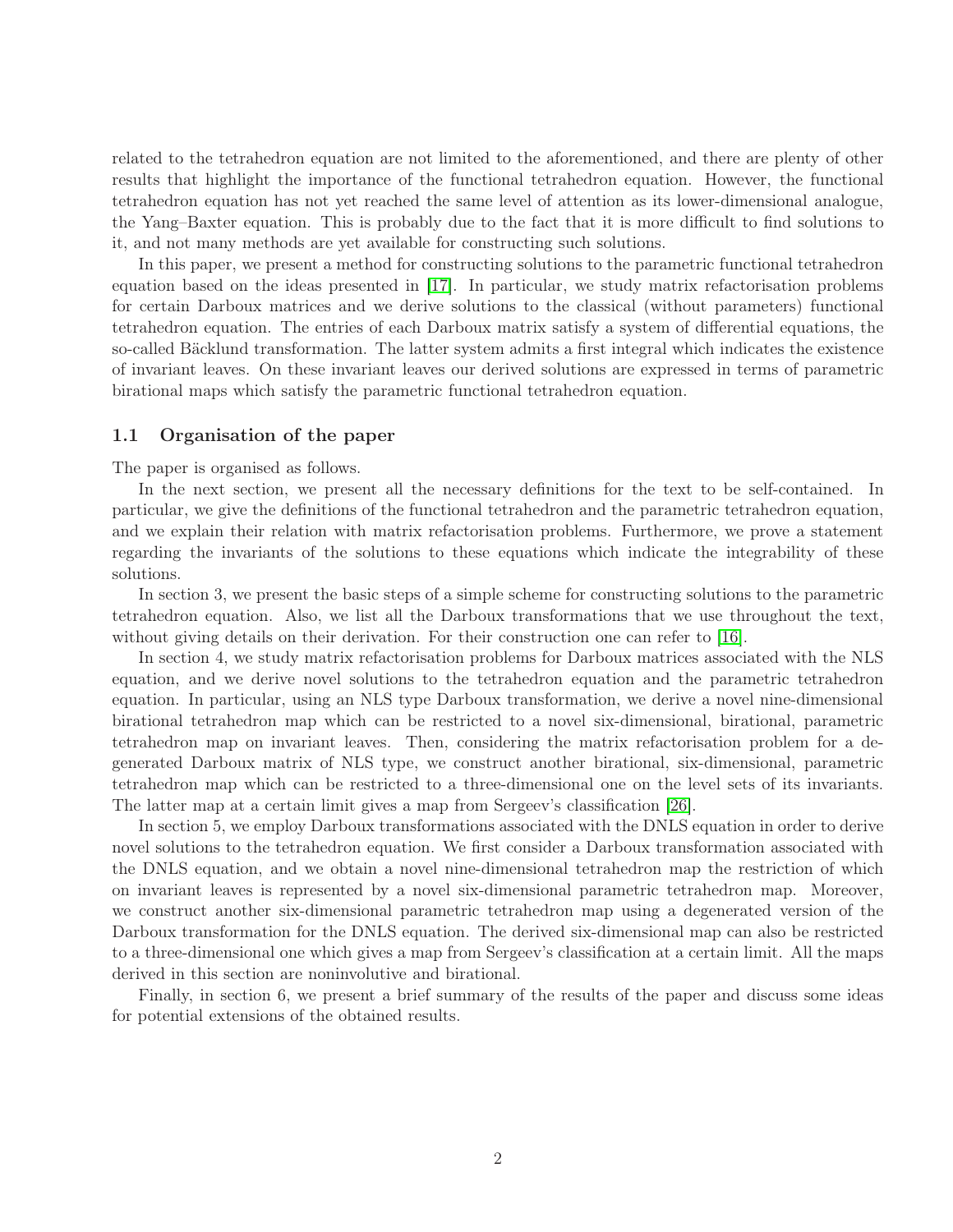### <span id="page-2-4"></span>2 Preliminaries

### 2.1 Tetrahedron maps

Let X be an algebraic variety in  $\mathbb{C}^N$ . A map  $T \in \text{End}(\mathcal{X}^3)$ , namely

$$
T: (x, y, z) \mapsto (u(x, y, z), v(x, y, z), w(x, y, z)),
$$
\n
$$
(1)
$$

is called a *tetrahedron map* if it satisfies the *functional tetrahedron* (or Zamolodchikov) equation

<span id="page-2-0"></span>
$$
T^{123} \circ T^{145} \circ T^{246} \circ T^{356} = T^{356} \circ T^{246} \circ T^{145} \circ T^{123}.
$$
 (2)

Functions  $T^{ijk} \in \text{End}(\mathcal{X}^6), i, j = 1, 2, 3, i \neq j$ , in [\(2\)](#page-2-0) are maps that act as map T on the ijk terms of the Cartesian product  $\mathcal{X}^6$  and trivially on the others. For instance,

$$
T^{145}(x, y, z, r, s, t) = (u(x, r, s), y, z, v(x, r, s), w(x, r, s), t).
$$

A tetrahedron map can be represented on the faces of the cube, as in Figure [1,](#page-2-1) mapping three neighbour faces of the cube to the rest three on the opposite side. In particular, a tetrahedron map can be thought as a map mapping the values  $x, y$  and  $z$ , assigned to the back, bottom and left sides of the cube (i.e. faces 1, 2 and 3 in the left half-cube of Figure [1\)](#page-2-1), to values u, v and w assigned to the front, top and right faces of the cube, respectively.



<span id="page-2-1"></span>Figure 1: Tetrahedron map. Schematic representation.

The most, probably, celebrated Tetrahedron map is [\[9\]](#page-17-1)

$$
(x,y,z) \xrightarrow{T} \left( \frac{xy}{x+z+xyz}, x+z+xyz, \frac{yz}{x+z+xyz} \right),
$$

following from the 'star-triangle' transformation in electric circuits.

Now, if we assign the complex parameters  $a, b$  and c to the variables x, y and z, respectively, we define a map  $T \in \text{End}[(\mathcal{X} \times \mathbb{C})^3]$ , namely  $T : ((x, a), (y, b), (z, c)) \mapsto ((u(x, y, z), a), (v(x, y, z), b), (w(x, y, z), c))$ which we denote for simplicity as

<span id="page-2-2"></span>
$$
T_{a,b,c}: (x,y,z) \mapsto (u_{a,b,c}(x,y,z), v_{a,b,c}(x,y,z), w_{a,b,c}(x,y,z)).
$$
\n(3)

Map [\(3\)](#page-2-2) is called a *parametric tetrahedron map* if it satisfies the *parametric functional tetrahedron equation*

<span id="page-2-3"></span>
$$
T_{a,b,c}^{123} \circ T_{a,d,e}^{145} \circ T_{b,d,f}^{246} \circ T_{c,e,f}^{356} = T_{c,e,f}^{356} \circ T_{b,d,f}^{246} \circ T_{a,d,e}^{145} \circ T_{a,b,c}^{123}.
$$
 (4)

Schematically, a parametric tetrahedron map can be understood as in Figure [1](#page-2-1) where the parameters  $a$ , b and c are placed on the faces of the cube together with the variables x, y and z, respectively. Moreover, a four-dimensional representation of the parametric tetrahedron equation can be seen in Figure [2.](#page-3-0)

Only a handful of solutions to the parametric tetrahedron equation [\(4\)](#page-2-3) are known to date; an interesting parametric tetrahedron map can be found in [\[1\]](#page-16-0).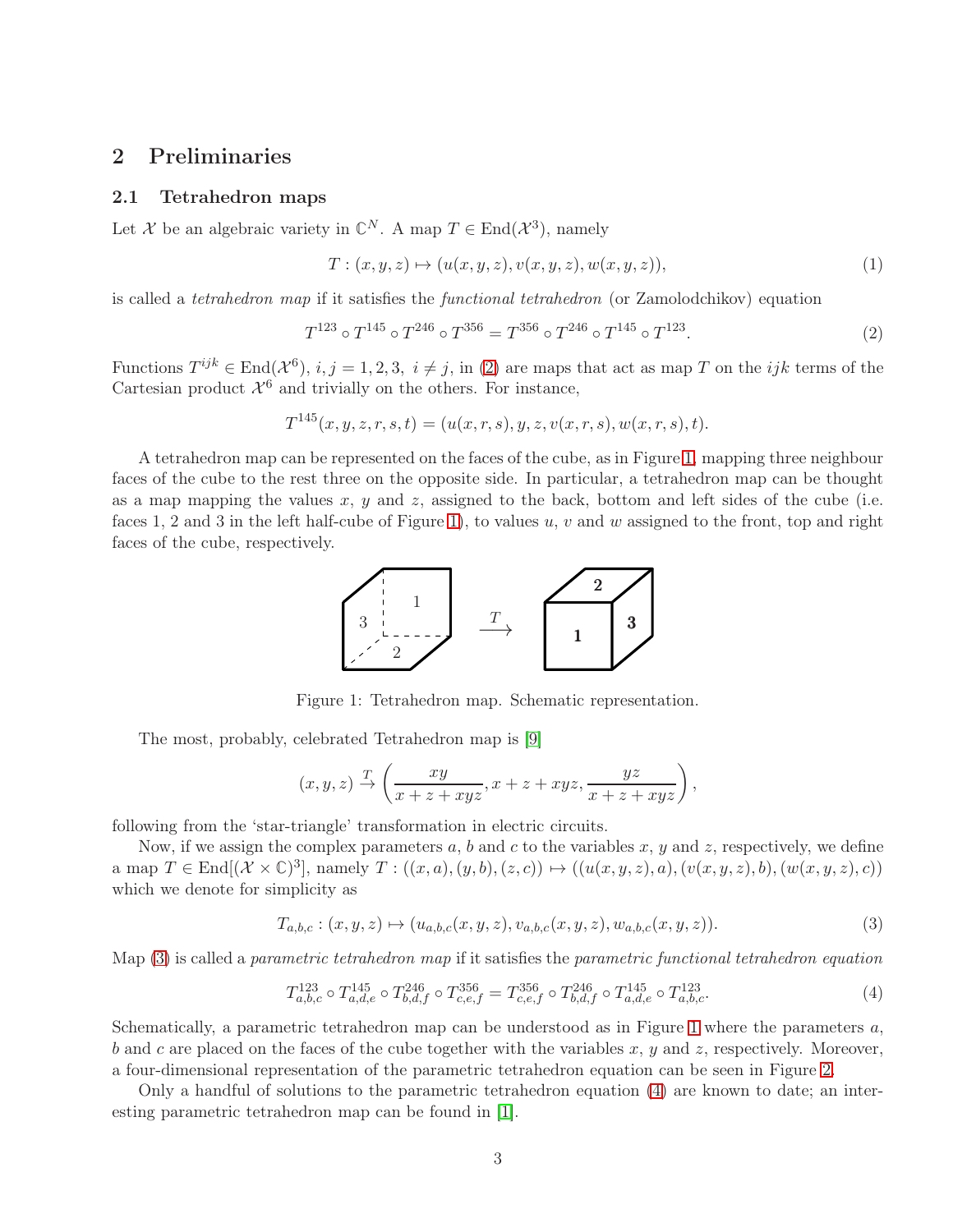

<span id="page-3-0"></span>Figure 2: Tetrahedron equation. Schematic representation ([\[4\]](#page-16-3)).

#### 2.2 Tetrahedron maps and matrix refactorisation problems

Let  $L = L(x, a; \lambda)$  be a matrix depending on a variable  $x \in \mathcal{X}$ , a parameter  $a \in \mathbb{C}$  and a spectral parameter  $\lambda \in \mathbb{C}$  of the form

<span id="page-3-3"></span>
$$
L(x, a; \lambda) = \begin{pmatrix} A(x, a; \lambda) & B(x, a; \lambda) \\ C(x, a; \lambda) & D(x, a; \lambda) \end{pmatrix},
$$
\n(5)

where its entries  $A, B, C, D$  are scalar functions of x, a and  $\lambda$ . Moreover, we define the following matrices

<span id="page-3-2"></span>
$$
L_{12} = \begin{pmatrix} A(x, a; \lambda) & B(x, a; \lambda) & 0 \\ C(x, a; \lambda) & D(x, a; \lambda) & 0 \\ 0 & 0 & 1 \end{pmatrix}, \quad L_{13} = \begin{pmatrix} A(x, a; \lambda) & 0 & B(x, a; \lambda) \\ 0 & 1 & 0 \\ C(x, a; \lambda) & 0 & D(x, a; \lambda) \end{pmatrix}, \quad L_{23} = \begin{pmatrix} 1 & 0 & 0 \\ 0 & A(x, a; \lambda) & B(x, a; \lambda) \\ 0 & C(x, a; \lambda) & D(x, a; \lambda) \end{pmatrix},
$$
(6)

where  $L_{ij} = L_{ij}(x, a; \lambda), i, j = 1, 2, 3.$ 

Following the work of Sergeev [\[26\]](#page-18-3) and the work of Kashaev, Korepanov and Sergeev [\[9\]](#page-17-1) we study the solutions of the following matrix trifactorisation problem

<span id="page-3-1"></span>
$$
L_{12}(u,a;\lambda)L_{13}(v,b;\lambda)L_{23}(w,c;\lambda) = L_{23}(z,c;\lambda)L_{13}(y,b;\lambda)L_{12}(x,a;\lambda). \tag{7}
$$

If the above matrix trifactorisation problem defines a map, we will call equation [\(7\)](#page-3-1) its *Lax representation*. Equation [\(7\)](#page-3-1) was also studied by Korepanov in [\[20\]](#page-17-6) in the more general case where functions  $A, B, C$  and D in [\(6\)](#page-3-2) are matrices.

Unlike the case of matrix refactorisation problems associated with solutions to the Yang–Baxter equation [\[27\]](#page-18-5), the matrix rafactorisation problem [\(7\)](#page-3-1) does not admit the symmetry  $(u, v, w; a, b, c) \rightarrow$  $(x, y, z; c, b, a)$ . That means that the rationality of a map  $(x, y, z) \rightarrow (u(x, y; a, b), v(x, y; a, b), w(x, y; a, b))$ defined by [\(7\)](#page-3-1) does not necessarily imply its birationality. Moreover, the trace of the right-hand side of [\(7\)](#page-3-1) does not necessarily generate invariants for the former map. However, we have the following.

<span id="page-3-4"></span>**Proposition 2.1.** *If*  $L = L(x, a; \lambda)$  *is a matrix of the form* [\(5\)](#page-3-3) *with*  $B(x, a; \lambda) = C(x, a; \lambda)$ *, then the quantity*

$$
\mathrm{tr}\left(L_{23}(z,c;\lambda)L_{13}(y,b;\lambda)L_{12}(x,a;\lambda)\right)
$$

*is a generator of invariants of the map*  $(x, y, z) \rightarrow (u(x, y; a, b), v(x, y; a, b), w(x, y; a, b))$  *defined by* [\(7\)](#page-3-1).

*Proof.* Indeed, if  $B(x, a; \lambda) = C(x, a; \lambda)$ , then the matrices  $L_{ij}$ ,  $i, j = 1, 2, 3, i < j$ , are symmetric, namely  $L_{ij} = L_{ij}^T$ . Therefore, the trace of the left-hand side of [\(7\)](#page-3-1):

$$
\operatorname{tr}\left(L_{12}(u,a;\lambda)L_{13}(v,b;\lambda)L_{23}(w,c;\lambda)\right) \stackrel{(7)}{=} \operatorname{tr}\left(L_{23}(z,c;\lambda)L_{13}(y,b;\lambda)L_{12}(x,a;\lambda)\right)
$$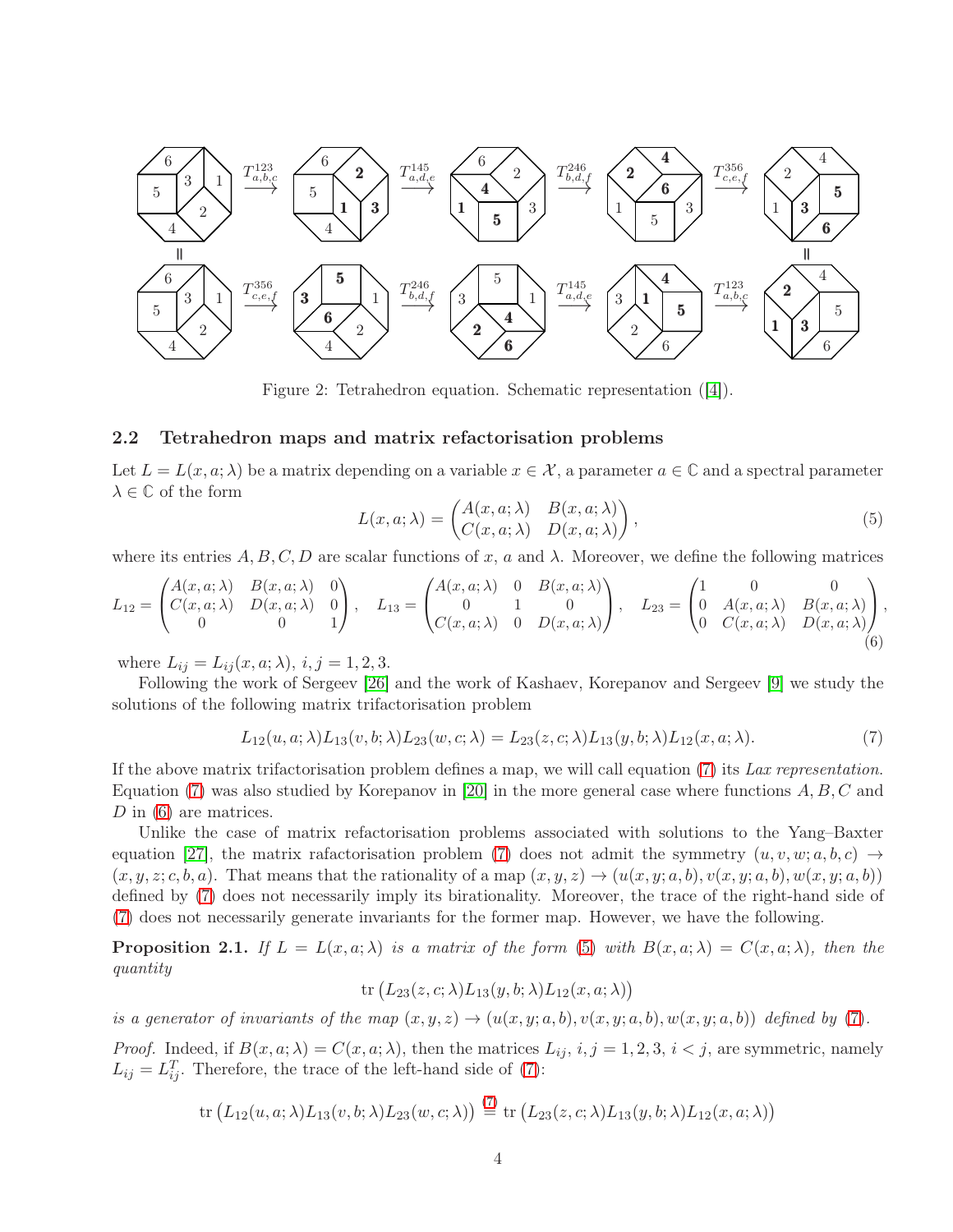<span id="page-4-0"></span>
$$
= tr ((L_{23}(z, c; \lambda)L_{13}(y, b; \lambda)L_{12}(x, a; \lambda))^{T})
$$
  
\n
$$
= tr (L_{12}^{T}(x, a; \lambda)L_{13}^{T}(y, b; \lambda)L_{23}^{T}(z, c; \lambda))
$$
  
\n
$$
= tr (L_{12}(x, a; \lambda)L_{13}(y, b; \lambda)L_{23}(z, c; \lambda)),
$$
\n(8)

since  $L_{ij} = L_{ij}^T$ ,  $L_{ij}$ ,  $i, j = 1, 2, 3, i < j$ .

Now, if we expand in  $\lambda$ :  $\text{tr}\left(L_{23}(z, c; \lambda)L_{13}(y, b; \lambda)L_{12}(x, a; \lambda)\right) = \sum_{k} I_k(x, y, z)\lambda^k$ , then from [\(8\)](#page-4-0) follows that

$$
I_k(x, y, z) = I_k(u, v, w),
$$

i.e.  $I_k(x, y, z)$  are invariants of the map  $(x, y, z) \rightarrow (u(x, y; a, b), v(x, y; a, b), w(x, y; a, b))$  defined by  $\Box$ [\(7\)](#page-3-1).

# 3 Derivation of parametric tetrahedron maps: a Darboux construction scheme

In this section, following the ideas presented in [\[17\]](#page-17-4) for the case of parametric Yang–Baxter maps, we demonstrate a scheme for constructing solutions to the parametric tetrahedron equation using Darboux transformations. The scheme can be summarised in Figure [3.](#page-4-1)



<span id="page-4-1"></span>Figure 3: Darboux construction scheme.

I. Consider matrix trifactorisation problems [\(7\)](#page-3-1) for Darboux matrices associated with Lax operators of the form  $\mathcal{L} = D_x + U(\mathbf{u}(x,t),\lambda)$ , where  $U(\mathbf{u}(x,t),\lambda)$  belongs to the Lie algebra  $\mathfrak{sl}_2$  and depends on a (vector) potential function **u**, a spectral parameter  $\lambda$  and two variables x and t, implicitly through the potential function. From such matrix refactorisation problems we derive tetrahedron maps.

II. For such Darboux transformations as in step I, the associated Bäcklund transformations admit first integrals (see [\[16\]](#page-17-5)). These first integrals indicate the existence of inviariants of the tetrahedron maps derived in step I. On the level sets of these integrals, the tetrahedron maps derived in step I are represented as parametric maps.

III. These parametric maps are solutions to the parametric tetrahedron equation.

In the next section, we apply the above scheme to particular Darboux transformations related to the NLS and the DNLS equation.

#### 3.1 Nonlinear Schrödinger type Darboux transformations

Here, we list all the Darboux transformations that we use in this text. For details regarding their derivation, one can refer to [\[16\]](#page-17-5). In particular, we use Darboux transformations associated with the Lax operator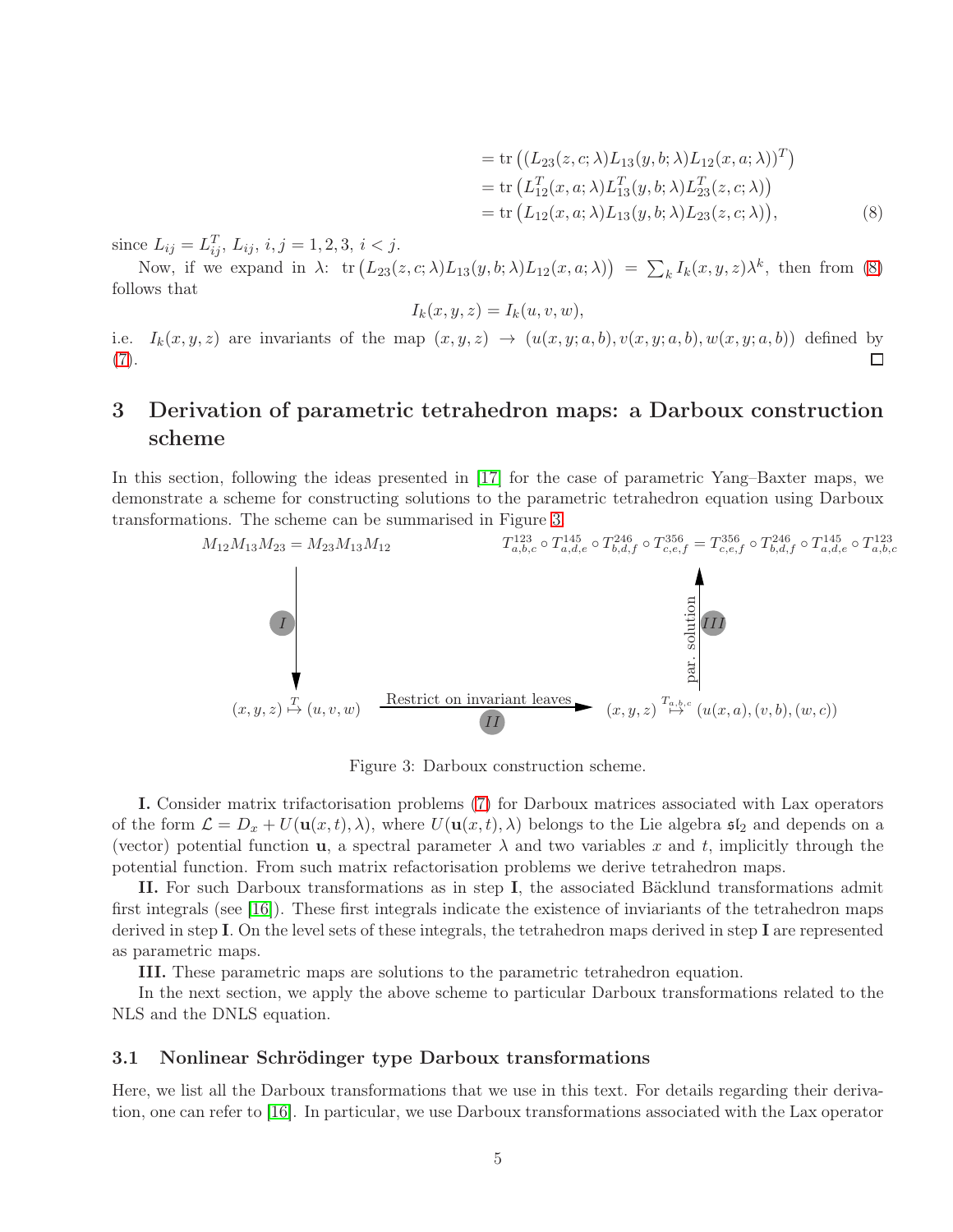$\mathcal{L}_{NLS} \in \mathfrak{sl}_2\left[\lambda\right]\left[D_x\right]$  and  $\mathcal{L}_{DNLS} \in \mathfrak{sl}_2[\lambda]^{\langle s_1\rangle}[D_x]$ , namely

<span id="page-5-0"></span>
$$
\mathcal{L}_{NLS} = D_x + \lambda \begin{pmatrix} 1 & 0 \\ 0 & -1 \end{pmatrix} + \begin{pmatrix} 0 & 2p \\ 2q & 0 \end{pmatrix}, \quad \mathcal{L}_{DNLS} = D_x + \lambda^2 \begin{pmatrix} 1 & 0 \\ 0 & -1 \end{pmatrix} + \lambda \begin{pmatrix} 0 & 2p \\ 2q & 0 \end{pmatrix}
$$
 (9)

i.e. the spatial parts of the Lax pairs for the NLS and the DNLS equation, respectively.

1. A Darboux transformation for  $\mathcal{L}_{NLS}$  in [\(9\)](#page-5-0) is:

<span id="page-5-3"></span>
$$
M = \lambda \begin{pmatrix} 1 & 0 \\ 0 & 0 \end{pmatrix} + \begin{pmatrix} f & p \\ \tilde{q} & 1 \end{pmatrix}, \tag{10}
$$

where its entries obey the system of equations  $\partial_x f = 2(pq-\tilde{p}\tilde{q}), \quad \partial_x p = 2(pf-\tilde{p}), \quad \partial_x \tilde{q} = 2(q-\tilde{q}f),$ i.e. the so-called Bäcklund transformation. A first integral of this system of differential equations is

<span id="page-5-1"></span>
$$
\partial_x(f - p\tilde{q}) = 0. \tag{11}
$$

2. A 'degenerated' Darboux Matrix for  $\mathcal{L}_{NLS}$  reads

<span id="page-5-4"></span>
$$
M_a(p,f) = \lambda \begin{pmatrix} 1 & 0 \\ 0 & 0 \end{pmatrix} + \begin{pmatrix} f & p \\ \frac{a}{p} & 0 \end{pmatrix}, \quad f = \frac{p_x}{2p}.
$$
 (12)

3. A Darboux transformation associated with operator  $\mathcal{L}_{DNLS}$  in [\(9\)](#page-5-0) is

<span id="page-5-5"></span>
$$
M(p,\tilde{q},f) := \lambda^2 \begin{pmatrix} f & 0 \\ 0 & 0 \end{pmatrix} + \lambda \begin{pmatrix} 0 & fp \\ f\tilde{q} & 0 \end{pmatrix} + \begin{pmatrix} 0 & 0 \\ 0 & 1 \end{pmatrix},
$$
(13)

where  $p$  and  $q$  satisfy a system of differential equations which possesses the following first integral,

<span id="page-5-2"></span>
$$
\partial_x \left( f^2 p \tilde{q} - f \right) = 0. \tag{14}
$$

4. A 'degenerated' Darboux transformation related to  $\mathcal{L}_{DNLS}$  is

<span id="page-5-6"></span>
$$
M(p, f; a) := \lambda^2 \begin{pmatrix} f & 0 \\ 0 & 0 \end{pmatrix} + \lambda \begin{pmatrix} 0 & fp \\ \frac{a}{fp} & 0 \end{pmatrix} + \begin{pmatrix} 1 & 0 \\ 0 & 0 \end{pmatrix}.
$$
 (15)

In the following sections, we study matrix trifactorsation problems associated with the above Darboux matrices in order to derive tetrahedron maps. As we shall see, the existence of first integrals [\(11\)](#page-5-1) and [\(14\)](#page-5-2) play an important role, since they indicate the invariant leaves on which the derived tetrahedron maps are expressed as parametric tetrahedron maps, namely solutions to [\(4\)](#page-2-3).

# 4 Nonlinear Schrödinger type tetrahedron maps

In this section, we study matrix trifactorisation problems [\(7\)](#page-3-1) for the Darboux transformations [\(10\)](#page-5-3) and [\(12\)](#page-5-4) associated to the NLS equation, and we construct novel solutions to the tetrahedron equation and the parametric tetrahedron equation. All the derived maps are noninvolutive which are in general more interesting comparing to involutive ones, since involutive maps have trivial dynamics.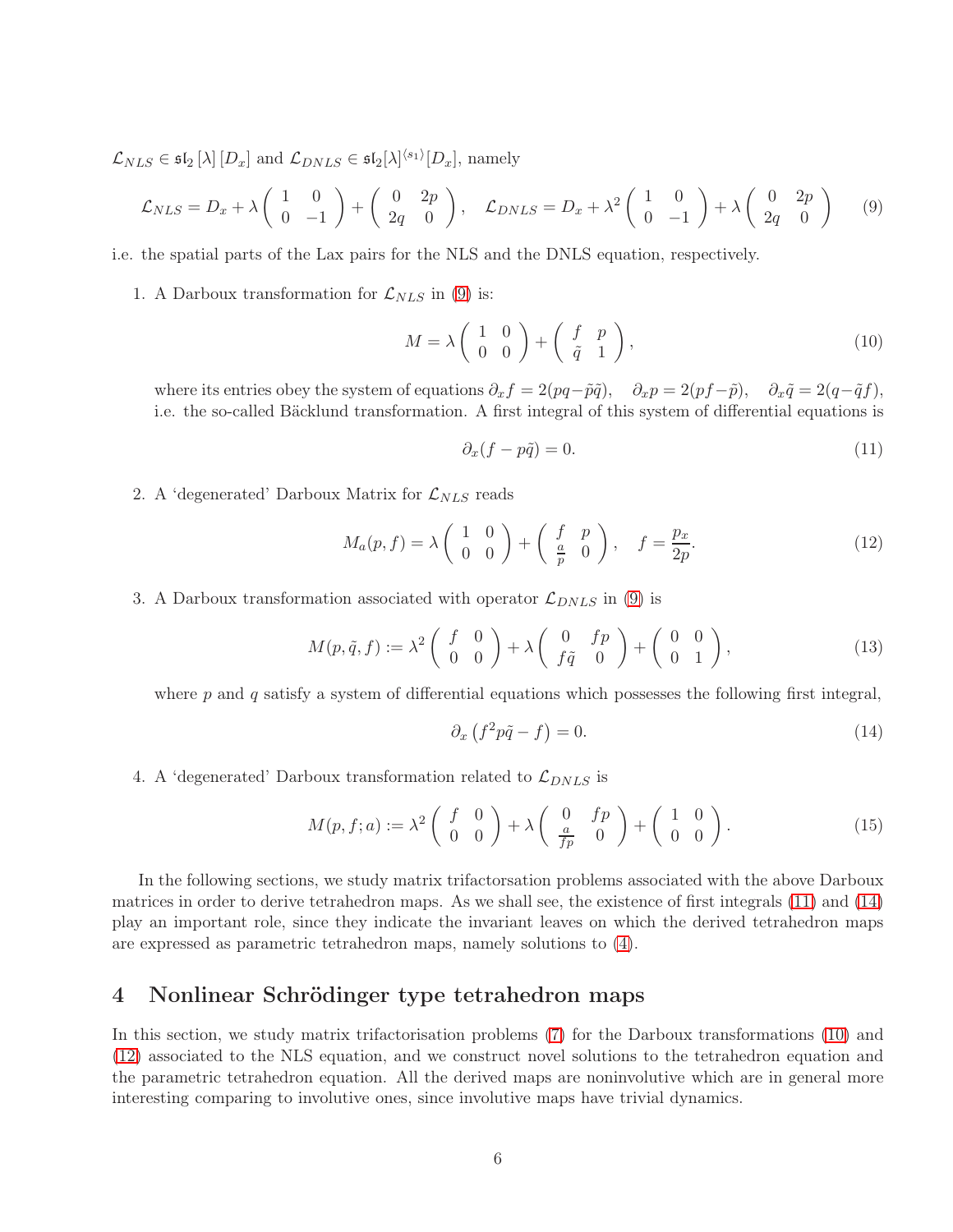#### 4.1 A novel nine-dimensional tetrahedron map

Changing  $(p, \tilde{q}, f + \lambda) \rightarrow (x_1, x_2, X)$  in [\(10\)](#page-5-3), we define the following matrix

<span id="page-6-8"></span><span id="page-6-7"></span><span id="page-6-4"></span><span id="page-6-1"></span><span id="page-6-0"></span>
$$
M(x_1, x_2, X) = \begin{pmatrix} X & x_1 \\ x_2 & 1 \end{pmatrix}.
$$
 (16)

For this matrix [\(16\)](#page-6-0) we consider the matrix trifactorisation problem [\(7\)](#page-3-1), namely

<span id="page-6-2"></span>
$$
M_{12}(u_1, u_2, U)M_{13}(v_1, v_2, V)M_{23}(w_1, w_2, W) = M_{23}(z_1, z_2, Z)M_{13}(y_1, y_2, Y)M_{12}(x_1, x_2, X). \tag{17}
$$

The above matrix refactorisation problem implies the following:

$$
u_1 = \frac{x_1(y_1y_2 - Y) + y_1z_2}{z_1z_2 - Z}, \quad u_2 = \frac{x_2Z + y_2z_1X}{XY}U
$$
\n(18a)

$$
v_1 = \frac{y_1 Z + x_1 z_1 (y_1 y_2 - Y)}{y_1 y_2 z_1 (x_1 y_2 + z_2) X - (x_1 y_2 z_1 + z_1 z_2 - Z) XY + x_2 [y_1 z_2 + x_1 (y_1 y_2 - Y)] Z} \frac{XY}{U}
$$
(18b)

$$
v_2 = x_2 z_2 + y_2 X, \quad V = \frac{XY}{U}
$$
\n(18c)

$$
w_1 = \frac{[x_2y_1Z + (y_1y_2 - Y)z_1X](z_1z_2 - Z)}{y_1y_2z_1(x_1y_2 + z_2)X - (x_1y_2z_1 + z_1z_2 - Z)XY + x_2[y_1z_2 + x_1(y_1y_2 - Y)]Z}
$$
(18d)

$$
w_2 = x_1 y_2 + z_2,\tag{18e}
$$

$$
W = \frac{(x_1x_2 - X)(z_1z_2 - Z)YZ}{y_1y_2z_1(x_1y_2 + z_2)X - (x_1y_2z_1 + z_1z_2 - Z)XY + x_2[y_1z_2 + x_1(y_1y_2 - Y)]Z}
$$
(18f)

which is a correspondence rather than a map; functions  $u_2, v_1$  and V are defined in terms of U. The above correspondence does not satisfy the tetrahedron equation for any choice of  $U$ . However, as we shall see below, there is at least a choice of  $U$  for which  $(18)$  defines a tetrahedron map.

In particular, the determinant of equation [\(17\)](#page-6-2) implies the equation

<span id="page-6-9"></span><span id="page-6-6"></span><span id="page-6-5"></span><span id="page-6-3"></span>
$$
(U - u_1 u_2)(V - v_1 v_2)(W - w_1 w_2) = (X_1 - x_1 x_2)(Y - y_1 y_2)(Z - z_1 z_2).
$$

We choose  $U - u_1u_2 = X - x_1x_2$ ,  $V - v_1v_2 = Y - y_1y_2$ ,  $W - w_1w_2 = Z - z_1z_2$ . Then, the following holds.

**Proposition 4.1.** *The system consisting of equation* [\(7\)](#page-3-1) *together with*  $U - u_1 u_2 = X - x_1 x_2$  *has a unique*  $solution, namely a map (x_1, x_2, X, y_1, y_2, Y, z_1, z_2, Z) \longrightarrow (u_1, u_2, U, v_1, v_2, V, w_1, w_2, W), given by$ 

$$
x_1 \mapsto u_1 = \frac{x_1(y_1y_2 - Y) + y_1z_2}{z_1z_2 - Z},
$$
\n(19a)

$$
x_2 \mapsto u_2 = \frac{(x_1 x_2 - X)(y_2 z_1 X + x_2 Z)(z_1 z_2 - Z)}{y_1 y_2 z_1 (x_1 y_2 + z_2) X - (x_1 y_2 z_1 + z_1 z_2 - Z) XY + x_2 [y_1 z_2 + x_1 (y_1 y_2 - Y)] Z},
$$
(19b)

$$
X \mapsto U = \frac{(x_1x_2 - X)(y_1y_2 - Y)X}{y_1y_2z_1(x_1y_2 + z_2)X - (x_1y_2z_1 + z_1z_2 - Z)XY + x_2[y_1z_2 + x_1(y_1y_2 - Y)]Z},
$$
(19c)

$$
y_1 \mapsto v_1 = \frac{x_1 z_1 (y_1 y_2 - Y) + y_1 Z}{(x_1 x_2 - X)(z_1 z_2 - Z)},
$$
\n(19d)

$$
y_2 \mapsto v_2 = x_2 z_2 + y_2 X,\tag{19e}
$$

<span id="page-6-10"></span>
$$
Y \mapsto V = \frac{y_1 y_2 z_1 (x_1 y_2 + z_2) X - (x_1 y_2 z_1 + z_1 z_2 - Z) XY + x_2 [y_1 z_2 + x_1 (y_1 y_2 - Y)] Z}{(x_1 x_2 - X)(z_1 z_2 - Z)}\tag{19f}
$$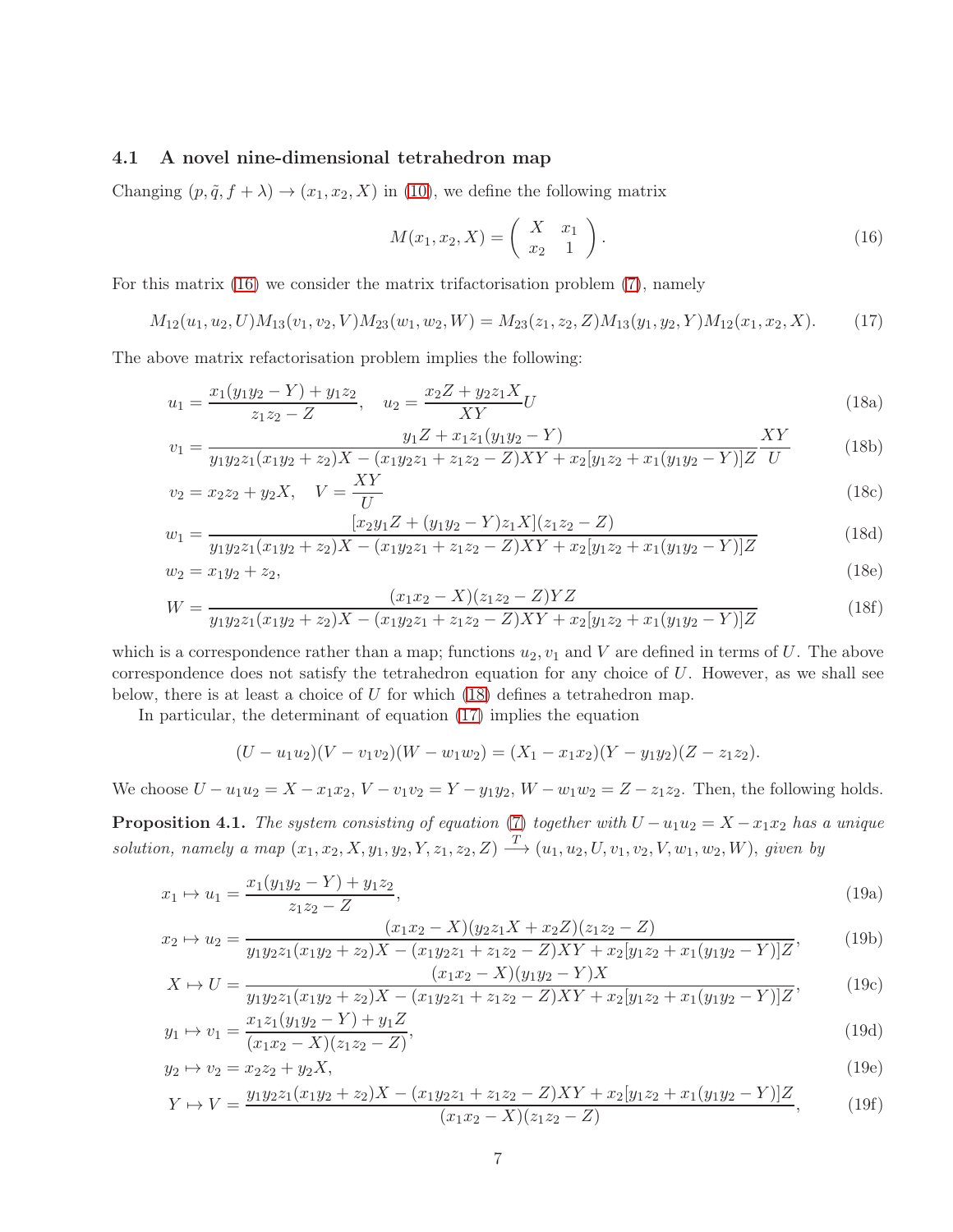$$
\mapsto w_1 = \frac{[x_2y_1Z - z_1(y_1y_2 - Y)X](z_1z_2 - Z)}{y_1y_2z_1(x_1y_2 + z_2)X - (x_1y_2z_1 + z_1z_2 - Z)XY + x_2[y_1z_2 + x_1(y_1y_2 - Y)]Z},\tag{19g}
$$

$$
z_1 \rightarrow z_1
$$
  
\n
$$
y_1 y_2 z_1 (x_1 y_2 + z_2) X - (x_1 y_2 z_1 + z_1 z_2 - Z) XY + x_2 [y_1 z_2 + x_1 (y_1 y_2 - Y)] Z'
$$
  
\n
$$
z_2 \rightarrow w_2 = x_1 y_2 + z_2,
$$
  
\n(19h)

$$
Z \mapsto W = \frac{(x_1x_2 - X)(z_1z_2 - Z)YZ}{y_1y_2z_1(x_1y_2 + z_2)X - (x_1y_2z_1 + z_1z_2 - Z)XY + x_2[y_1z_2 + x_1(y_1y_2 - Y)]Z}.
$$
(19i)

*Map* [\(19\)](#page-6-3) *is a nine-dimensional noninvolutive tetrahedron map.*

*Proof.* The system consisting of equations [\(18a\)](#page-6-4) and equation  $U - u_1 u_2 = X - x_1 x_2$  has a unique solution given by [\(19a\)](#page-6-5)–[\(19c\)](#page-6-6). Moreover, substituting U given by [\(19c\)](#page-6-6) to [\(18b\)](#page-6-7) and [\(18c\)](#page-6-8), we obtain  $v_1$  and V given in [\(19d\)](#page-6-9) and [\(19e\)](#page-6-10), respectively. The tetrahedron property can be readily verified by substitution to the Tetrahedron equation. Finally, for the involutivity of the map we have

$$
w_2(u_1, u_2, U, v_1, v_2, V, w_1, w_2, W) = x_1y_2 + z_2 + \frac{(x_2z_2 + y_2X)[x_1(y_1y_2 - Y) + y_1z_2]}{z_1z_2 - Z}.
$$

That is,  $T \circ T \neq id$ . Thus, map [\(19\)](#page-6-3) is noninvolutive.

#### 4.2 Restriction on invariant leaves: A novel six-dimensional Tetrahedron map

The existence of first integral [\(11\)](#page-5-1) indicates the integrals of map [\(19\)](#page-6-3). We can restrict the latter to a novel nine-dimensional one on the level sets of these integrals. In particular we have the following.

- **Theorem 4.2.** 1. The quantities  $\Phi = X x_1x_2$ ,  $\Psi = Y y_1y_2$  and  $\Omega = Z z_1z_2$  are invariants of *the map* [\(19\)](#page-6-3)*.*
	- 2. *Map* [\(19\)](#page-6-3) *can be restricted to a noninvolutive parametric six-dimensional tetrahedron map*

$$
(x_1, x_2, y_1, y_2, z_1, z_2) \xrightarrow{T_{a, b, c}} (u_1, u_2, v_1, v_2, w_1, w_2),
$$

<span id="page-7-0"></span>*given by:*

 $z_1$ 

$$
x_1 \mapsto u_1 = \frac{bx_1 - y_1 z_2}{c};
$$
\n(20a)

 $\Box$ 

$$
x_2 \mapsto u_2 = \frac{ac[x_2(c + z_1z_2) + y_2z_1(a + x_1x_2)]}{abc - [x_2z_2 + y_2(a + x_1x_2)][bx_1z_1 - y_1(c + z_1z_2)]},
$$
\n(20b)

$$
y_1 \mapsto v_1 = \frac{y_1(c + z_1 z_2) - bx_1 z_1}{ac};
$$
\n(20c)

$$
y_2 \mapsto v_2 = x_2 z_2 + y_2 (a + x_1 x_2);
$$
  
(20d)  

$$
c[bz_1 (a + x_1 x_2) - x_2 y_1 (c + z_1 z_2)]
$$

$$
z_1 \mapsto w_1 = \frac{c_1 \omega_1 (a + x_1 x_2) - x_2 y_1 (c + z_1 z_2)}{abc - [x_2 z_2 + y_2 (a + x_1 x_2)][bx_1 z_1 - y_1 (c + z_1 z_2)]};
$$
(20e)

$$
z_2 \mapsto w_2 = x_1 y_2 + z_2. \tag{20f}
$$

*on the invariant leaves*

$$
A_a := \{(x_1, x_2, X) \in \mathbb{C}^3 : X = a + x_1 x_2\}, \quad B_b := \{(y_1, y_2, Y) \in \mathbb{C}^3 : Y = b + y_1 y_2\},
$$
  

$$
C_c := \{(z_1, z_2, Z) \in \mathbb{C}^3 : Z = c + z_1 z_2\}.
$$
 (21)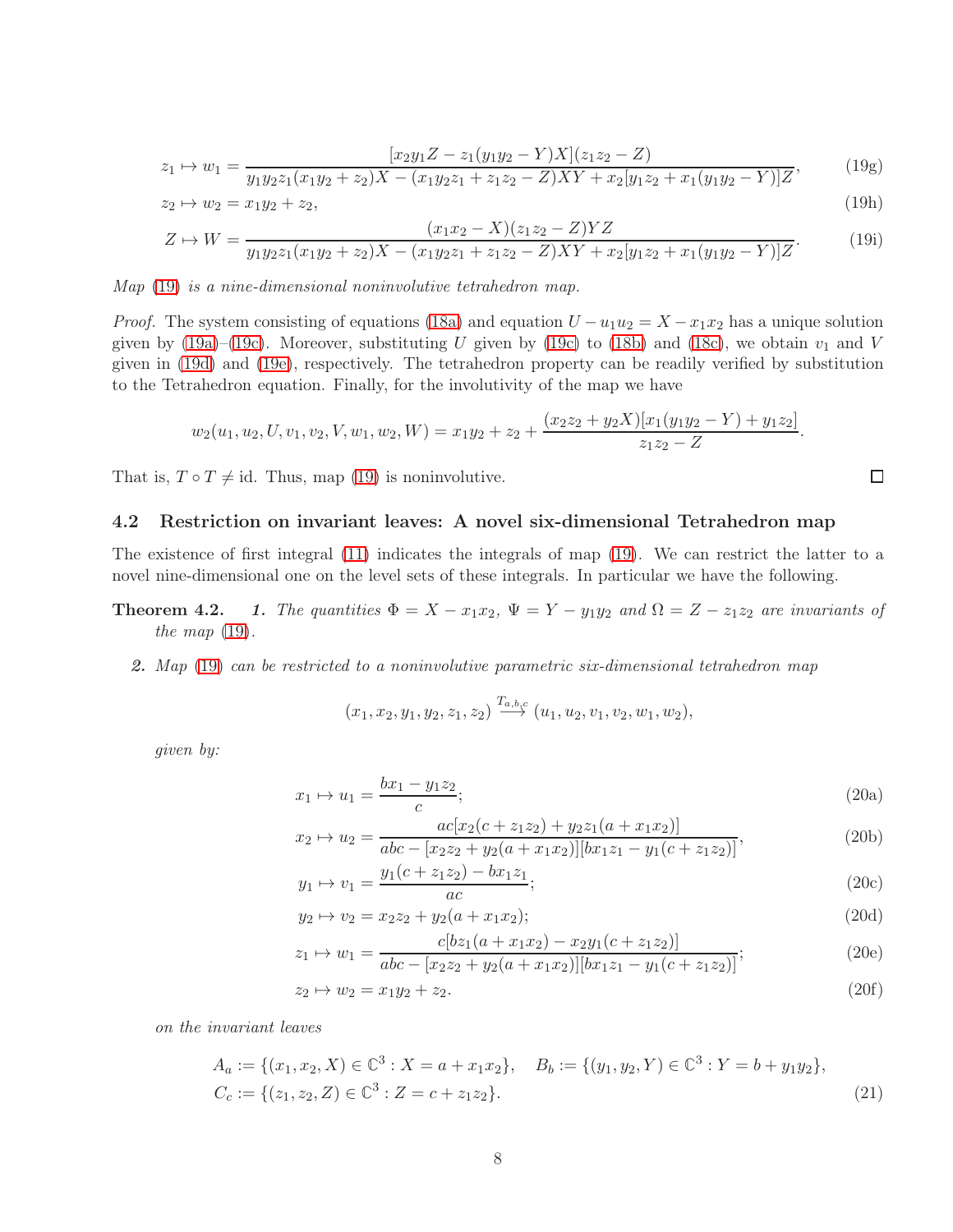3. *Map* [\(20\)](#page-7-0) *admits the following invariants:*

<span id="page-8-0"></span>
$$
I_1 = (a+x_1x_2)(b+y_1y_2), \qquad I_2 = (b+y_1y_2)(c+z_1z_2), \qquad I_3 = ay_1y_2+(x_2y_1+z_1)(x_1y_2+z_2).
$$
 (22)

*Proof.* Regarding 1. The existence of these invariants is indicated by the existence of the first integral [\(11\)](#page-5-1). This can be verified by straightforward calculation.

With regards to 2, we set  $\Phi = a$ ,  $\Psi = b$  and  $\Omega = c$ . Now, using the conditions  $X = a + x_1x_2$ ,  $Y = b + y_1y_2$  and  $Z = c + z_1z_2$ , we eliminate X, Y and Z from the nine-dimensional map [\(19\)](#page-6-3), and we obtain [\(20\)](#page-7-0). It can be verified by substitution that map [\(20\)](#page-7-0) satisfies the parametric tetrahedron equation. For the involutivity check, we have that

$$
w_2(u_1, u_2, v_1, v_2, w_1, w_2) = x_1y_2 + z_2 + \frac{(bx_1 - y_1z_2)[ay_2 + x_2(x_1y_2 + z_2)]}{c}
$$

Thus,  $T_{a,b,c} \circ T_{a,b,c} \neq \text{id}$ , and the map is noninvolutive.

Finally, regarding 3, it can be readily proven that  $(a + u_1u_2)(b + v_1v_2) \stackrel{(20)}{=} (a + x_1x_2)(b + y_1y_2)$  $(a + u_1u_2)(b + v_1v_2) \stackrel{(20)}{=} (a + x_1x_2)(b + y_1y_2)$  $(a + u_1u_2)(b + v_1v_2) \stackrel{(20)}{=} (a + x_1x_2)(b + y_1y_2)$ ,  $(b + v_1v_2)(c + w_1w_2) \stackrel{(20)}{=} (b + y_1y_2)(c + z_1z_2)$  $(b + v_1v_2)(c + w_1w_2) \stackrel{(20)}{=} (b + y_1y_2)(c + z_1z_2)$  $(b + v_1v_2)(c + w_1w_2) \stackrel{(20)}{=} (b + y_1y_2)(c + z_1z_2)$  and  $av_1v_2 + (u_2v_1 + w_1)(u_1v_2 + w_2) \stackrel{(20)}{=} ay_1y_2 + (x_2y_1 + w_1)v_2$  $z_1)(x_1y_2 + z_2).$ П

Corollary 4.3. *Map* [\(20\)](#page-7-0) *has the following Lax representation*

<span id="page-8-1"></span>
$$
M_{12}(u_1, u_2; a)M_{13}(v_1, v_2; b)M_{23}(w_1, w_2; c) = M_{23}(z_1, z_2; c)M_{13}(y_1, y_2; b)M_{12}(x_1, x_2; a),
$$
\n(23)

*where the associated matrix is given by*

<span id="page-8-2"></span>
$$
M(x_1, x_2; a) = \begin{pmatrix} a + x_1 x_2 & x_1 \\ x_2 & 1 \end{pmatrix}.
$$
 (24)

.

Remark 4.4. The invariants [\(22\)](#page-8-0) are not obtained from the trace of the right-hand side of [\(23\)](#page-8-1). Matrix  $M$  in [\(24\)](#page-8-2) is not symmetric, thus does not fall in the category of maps for which proposition [2.1](#page-3-4) holds.

Remark 4.5. As mentioned in section [2](#page-2-4) the symmetry break in equation [\(23\)](#page-8-1) does not automatically imply birationality of map [\(20\)](#page-7-0). However, solving equation [\(23\)](#page-8-1) for  $(x_1, x_2, y_1, y_2, z_1, z_2)$ , one can easily see that map [\(20\)](#page-7-0) is birational.

#### <span id="page-8-4"></span>4.3 A novel 'degenerated' six-dimensional parametric tetrahedron map of NLS type

Here, we employ the second Darboux matrix of NLS type, namely matrix [\(12\)](#page-5-4), to derive another parametric tetrahedron map. In particular, we change  $(f + \lambda, p) \rightarrow (x_1, x_2)$  in [\(12\)](#page-5-4), and define the following matrix

<span id="page-8-3"></span>
$$
M(x_1, x_2, a) = \begin{pmatrix} x_1 & x_2 \\ \frac{a}{x_2} & 0 \end{pmatrix}.
$$
 (25)

For matrix [\(25\)](#page-8-3) we consider the following matrix trifactorisation problem:

$$
M_{12}(u_1, u_2, a)M_{13}(v_1, v_2, b)M_{23}(w_1, w_2, c) = M_{23}(z_1, z_2, c)M_{13}(y_1, y_2, b)M_{12}(x_1, x_2, a). \tag{26}
$$

The above equation implies the system of polynomial equations

<span id="page-8-5"></span>
$$
u_1v_1 = x_1y_1, \quad u_2w_1 + c\frac{u_1v_2}{w_2} = x_2y_1, \quad u_2w_2 = y_2, \quad a\frac{v_1}{u_2} = a\frac{z_1}{x_2} + b\frac{x_1z_2}{y_2}, \quad ac\frac{v_2}{u_2w_2} = b\frac{x_2z_2}{y_2}, \quad \frac{b}{v_2} = \frac{ac}{x_2z_2}, \tag{27}
$$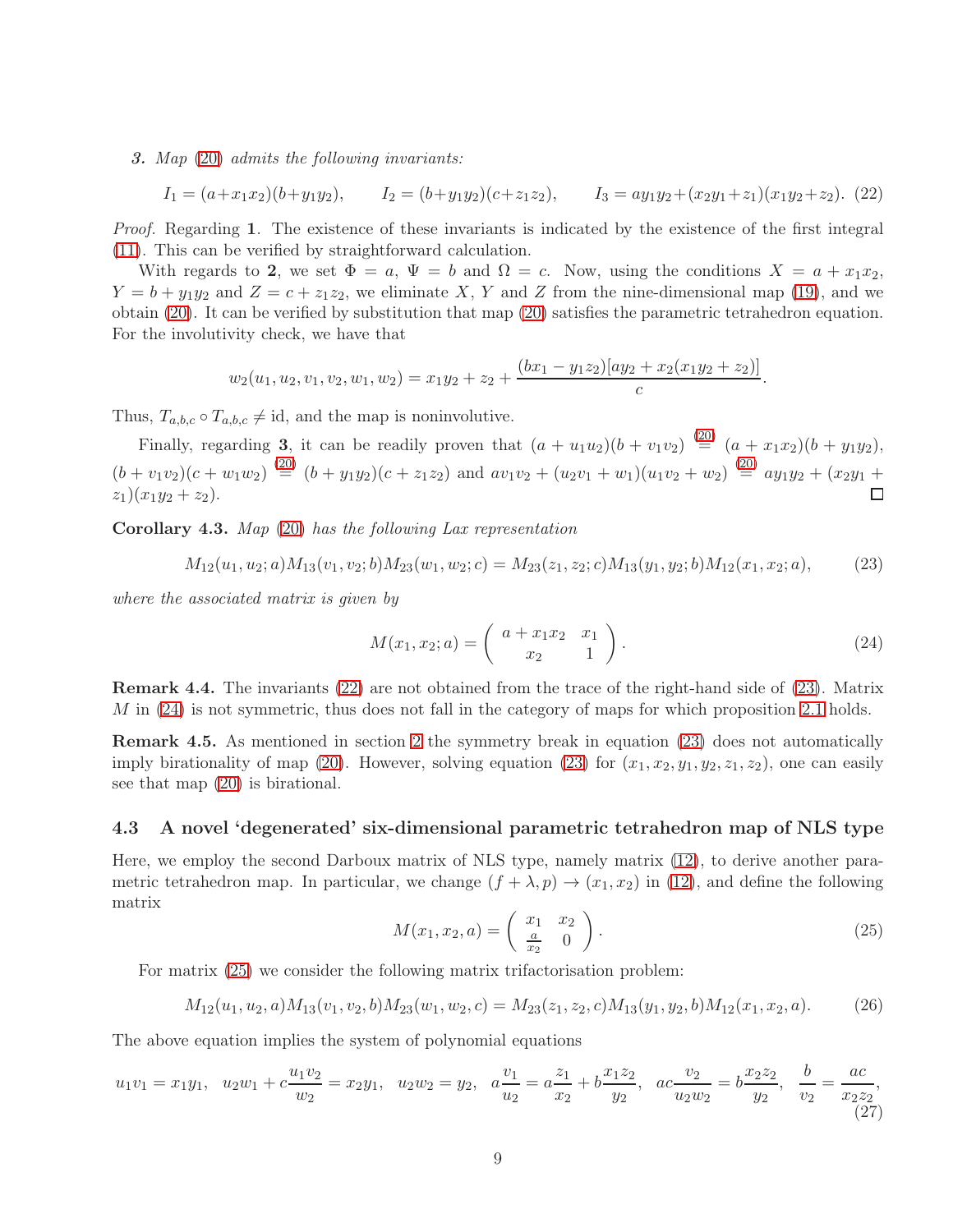which defines the following correspondence

<span id="page-9-1"></span>
$$
u_2 = \frac{ax_1x_2y_1y_2}{u_1(ay_2z_1 + bx_1x_2z_2)}; \ \ v_1 = \frac{x_1y_1}{u_1}; \ \ v_2 = \frac{bx_2z_2}{ac}; \ \ w_1 = \frac{z_1}{x_1}u_1; \ \ w_2 = \frac{ay_2z_1 + bx_1x_2z_2}{ax_1x_2y_1}u_1. \tag{28}
$$

That is,  $u_2, v_1, v_2, w_1$  and  $w_2$  depend on  $u_1$ .

As in the previous section, this correspondence does not define a tetrahedron map for any choice of  $u_1$ . However, for the choice  $u_1 = y_1$  we have the following.

Theorem 4.6. *The map defined by*

<span id="page-9-0"></span>
$$
(x_1, x_2, y_1, y_2, z_1, z_2) \xrightarrow{T_{a, b, c}} \left( y_1, \frac{ax_1 x_2 y_2}{ay_2 z_1 + bx_1 x_2 z_2}, x_1, \frac{bx_2 z_2}{ac}, \frac{y_1 z_1}{x_1}, \frac{ay_2 z_1 + bx_1 x_2 z_2}{ax_1 x_2} \right)
$$
(29)

*is a six-dimensional parametric tetrahedron map and it is noninvolutive and birational. Moreover, map* [\(29\)](#page-9-0) *admits the following invariants:*

<span id="page-9-2"></span>
$$
I_1 = x_1 y_1, \qquad I_2 = x_1 + y_1, \qquad I_3 = y_1 z_1. \tag{30}
$$

*Proof.* Map [\(29\)](#page-9-0) follows after substitution of  $u_2 = x_2$  to [\(28\)](#page-9-1). The tetrahedron property can be readily verified by substitution to the tetrahedron equation.

Now, since  $v_2 \circ T_{a,b,c} = \frac{by_2}{ac}$  $\frac{dy_2}{dx} \neq y_2$ , it follows that  $T_{a,b,c} \circ T_{a,b,c} \neq id$ , and therefore the map is noninvolutive. Additionally, the inverse of map [\(29\)](#page-9-0) is given by

$$
(u_1, u_2, v_1, v_2, w_1, w_2) \stackrel{T_{a,b,c}^{-1}}{\longrightarrow} \left(v_1, \frac{u_2w_1w_2 + cu_1v_2}{u_1w_2}, u_1, u_2w_2, \frac{v_1w_1}{u_1}, \frac{acu_1v_2w_2}{bcu_1v_2 + bu_2w_1w_2)}\right),
$$

namely [\(29\)](#page-9-0) is birational.

Finally, we have

$$
u_1v_1 \stackrel{(29)}{=} x_1y_1
$$
,  $u_1 + v_1 \stackrel{(29)}{=} x_1 + y_1$ , and  $u_1w_1 \stackrel{(29)}{=} x_1z_1$ ,

i.e. map [\(29\)](#page-9-0) admits the invariants  $I_i$ ,  $i = 1, 2, 3$ , given by [\(30\)](#page-9-2).

#### 4.3.1 Restriction on the level sets of the invariants

Here, we restrict the map [\(29\)](#page-9-0) on the level sets of its invariants [\(30\)](#page-9-2). In particular, we have the following.

Proposition 4.7. *Map* [\(29\)](#page-9-0) *can be restricted to a three-dimensional noninvolutive parametric map given by*

<span id="page-9-3"></span>
$$
(x, y, z) \xrightarrow{T_{a, b, c}} \left( \frac{axy}{ay + bxz}, \frac{bxz}{ac}, \frac{ay + bxz}{ax} \right)
$$
 (31)

 $\Box$ 

*Proof.* Setting  $I_1 = 1, I_2 = 2$  and  $I_3 = 1$ , where  $I_i$ ,  $i = 1, 2, 3$ , are given by [\(30\)](#page-9-2), and solving for  $x_1, y_1, z_1$ we obtain  $x_1 = y_1 = z_1 = 1$ . We substitute to [\(48\)](#page-14-0), and we obtain a map  $x_2 \mapsto u_2(x_2, y_2, z_2), y_2 \mapsto$  $v_2(x_2, y_2, z_2)$  and  $z_2 \mapsto w_2(x_2, y_2, z_2)$ . After relabelling  $(x_2, y_2, z_2, u_2, v_2, w_2) \to (x, y, z, u, v, w)$ , we obtain map [\(31\)](#page-9-3). Noninvolutivity of the map follows from the fact that, for instance,  $(v \circ T_{a,b,c})(x, y, z) = \frac{by}{ac} \neq y$ , thus  $T_{a,b,c} \circ T_{a,b,c} \neq \text{id}$ .

Remark 4.8. From the above parametric tetrahedron map, one can obtain map (20) in Sergeev's classi-fication [\[26\]](#page-18-3) (and also in [\[9\]](#page-17-1)), considering the limit  $b \to a$ .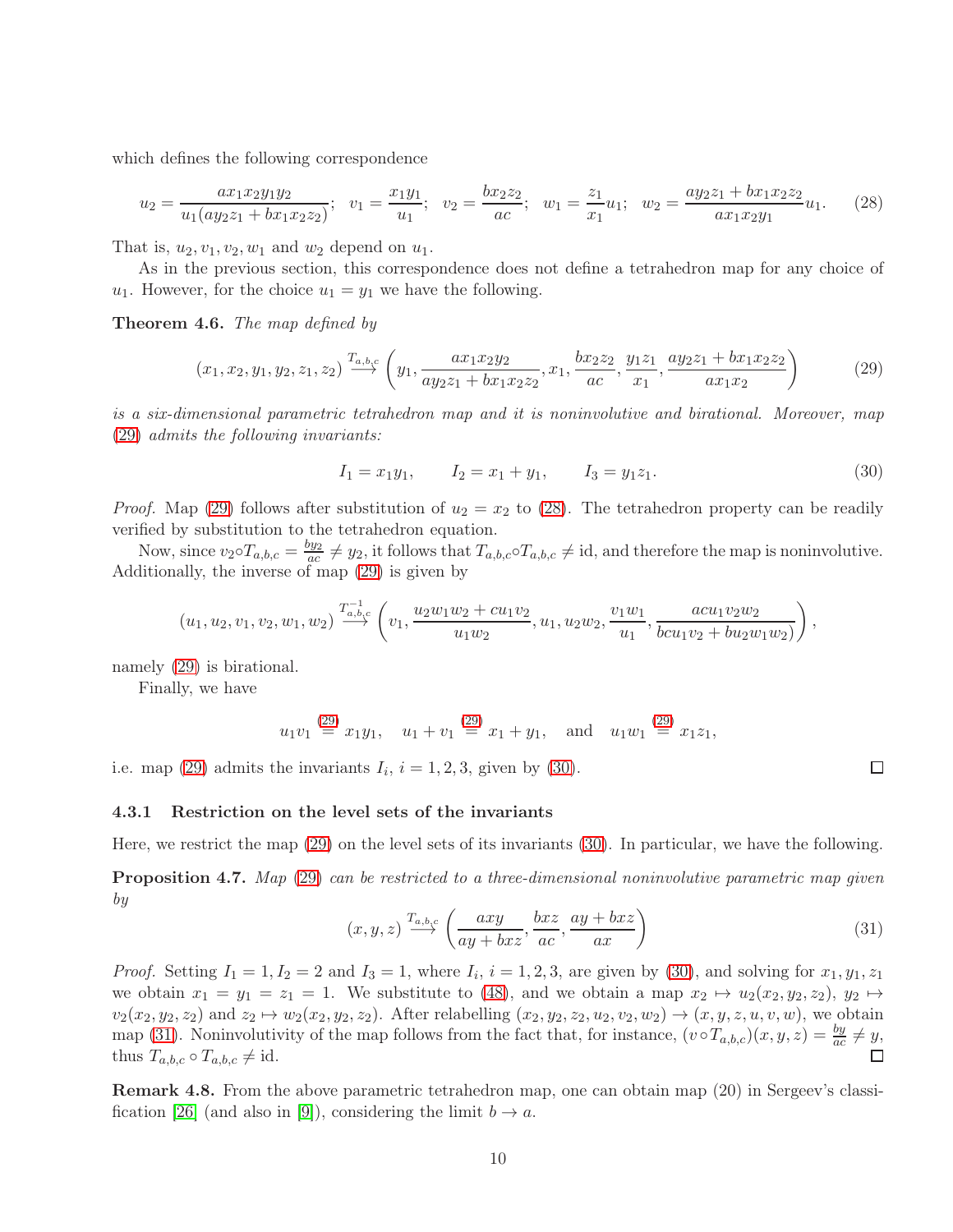### 4.4 A novel six-dimensional parametric tetrahedron map which does not restrict to a tetrahedron map on the level sets of its invariants

In this section, we demonstrate by an example that a restriction of a tetrahedron map on invariant leaves is not necessarily a tetrahedron map.

In section [4.3,](#page-8-4) we saw that for the choice  $u_1 = y_1$ , the correspondence [\(28\)](#page-9-1) defines the six-dimensional tetrahedron map [\(29\)](#page-9-0) which can be restricted to the parametric three-dimensional tetrahedron map [\(31\)](#page-9-3). As mentioned earlier, the correspondence [\(27\)](#page-8-5) does not define a parametric tetrahedron map for any choice of the free variable. And even when a six-dimensional tetrahedron map is defined, this does not necessarily imply that its three-dimensional restriction on invariant leaves has the tetrahedron property. To demonstrate this, we express  $u_1, v_1, v_2, w_1$  and  $w_2$  in terms of  $u_2$  in [\(27\)](#page-8-5).

Specifically, the choice  $u_2 = x_2$  in [\(27\)](#page-8-5) implies the following.

Theorem 4.9. *The map defined by*

<span id="page-10-0"></span>
$$
(x_1, x_2, y_1, y_2, z_1, z_2) \xrightarrow{T_{a, b, c}} \left( \frac{ax_1 y_1 y_2}{ay_2 z_1 + bx_1 x_2 z_2}, x_2, z_1 + \frac{bx_1 x_2 z_2}{ay_2}, \frac{bx_2 z_2}{ac}, \frac{ay_1 y_2 z_1}{ay_2 z_1 + bx_1 x_2 z_2}, \frac{y_2}{x_2} \right)
$$
(32)

*is a six-dimensional parametric tetrahedron map and it is noninvolutive and birational. Moreover, map* [\(32\)](#page-10-0) *admits the following invariants:*

<span id="page-10-2"></span>
$$
I_1 = x_1 y_1,
$$
  $I_2 = x_2,$   $I_3 = \frac{x_1}{z_1}.$  (33)

*Proof.* Expressing  $u_1, v_1, v_2, w_1$  and  $w_2$  in terms of  $u_2$  in [\(27\)](#page-8-5), we obtain

<span id="page-10-1"></span>
$$
u_1 = \frac{ax_1x_2y_1y_2}{u_2(ay_2z_1 + bx_1x_2z_2)}; \ \ v_1 = u_2(\frac{z_1}{x_2} + \frac{bx_1z_2}{ay_2}); \ \ v_2 = \frac{bx_2z_2}{ac}; \ \ w_1 = \frac{ax_2y_1y_2z_1}{u_2(ay_2z_1 + bx_1x_2z_2)}; \ \ w_2 = \frac{y_2}{u_2}.
$$
\n
$$
(34)
$$

Map [\(32\)](#page-10-0) follows after substitution of  $u_2 = x_2$  to [\(34\)](#page-10-1). The tetrahedron property can be readily verified by substitution to the tetrahedron equation. Now, since  $v_1(u_1, u_2, v_1, v_2, w_1, w_2) = \frac{ay_1y_2(cx_1y_2+x_2z_1z_2)}{x_2z_2(ay_2z_1+bx_1x_2z_2)} \neq y_1$ it follows that  $T_{a,b,c} \circ T_{a,b,c} \neq id$ , and therefore the map is noninvolutive. Additionally, the inverse of map [\(32\)](#page-10-0) is given by

$$
(u_1,u_2,v_1,v_2,w_1,w_2)\overset{T_{a,b,c}^{-1}}{\longrightarrow}(\frac{u_1u_2v_1w_2}{cu_1v_2+u_2w_1w_2},u_2,w_1+c\frac{u_1v_2}{u_2w_2},u_2w_2,\frac{u_2v_1w_1w_2}{cu_1v_2+u_2w_1w_2},\frac{acv_2}{bu_2}),
$$

namely [\(32\)](#page-10-0) is birational.

Finally, we have

$$
u_1v_1 \stackrel{(32)}{=} x_1y_1
$$
,  $u_2 \stackrel{(29)}{=} x_2$ , and  $\frac{u_1}{w_1} \stackrel{(32)}{=} \frac{x_1}{z_1}$ 

i.e. map [\(32\)](#page-10-0) admits the invariants  $I_i$ ,  $i = 1, 2, 3$ , given by [\(33\)](#page-10-2).

#### 4.5 Restriction on the level sets of the invariants

Here, we restrict the map [\(32\)](#page-10-0) on the level sets of its invariants [\(30\)](#page-9-2). In particular, we have the following.

# Proposition 4.10. *Map* [\(32\)](#page-10-0) *can be restricted to a three-dimensional noninvolutive parametric map given by*

<span id="page-10-3"></span>
$$
(x, y, z) \xrightarrow{T_{a, b, c}} \left(\frac{ay + bz}{axy}, \frac{bz}{ac}, y\right)
$$
\n
$$
(35)
$$

,

 $\Box$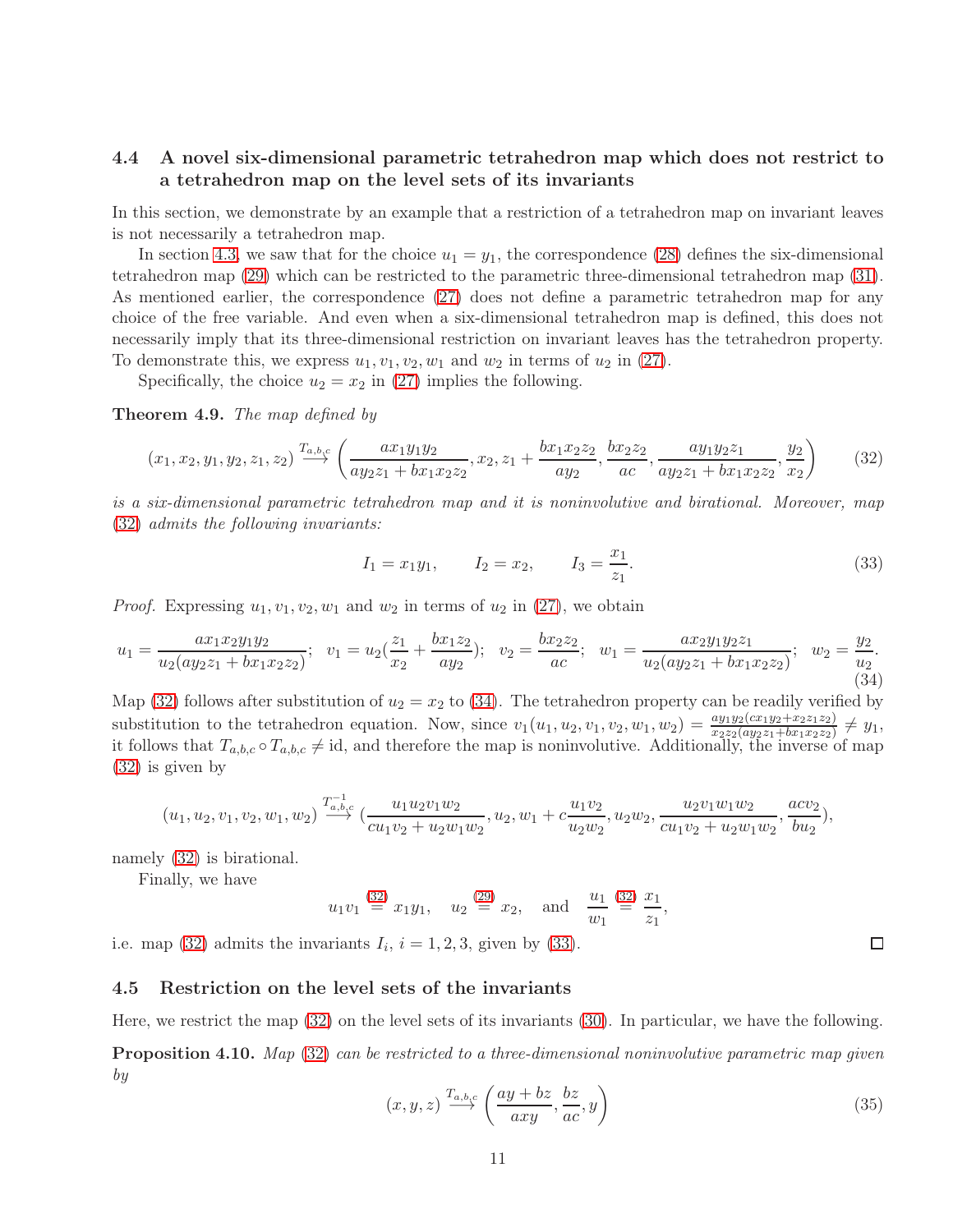*Proof.* Setting  $I_1 = I_2 = I_3 = 1$ , where  $I_i$ ,  $i = 1, 2, 3$ , are given by [\(30\)](#page-9-2), and solving for  $x_1, x_2, z_1$  we obtain  $x_1 = z_1 = \frac{1}{y_1}$  and  $x_2 = 1$ . We substitute to [\(32\)](#page-10-0), and we obtain a map  $y_1 \mapsto v_1(y_1, y_2, z_2)$ ,  $y_2 \mapsto v_2(y_1, y_2, z_2)$  and  $z_2 \mapsto w_2(y_1, y_2, z_2)$ . After relabelling  $(y_1, y_2, z_2, v_1, v_2, w_2) \mapsto (x, y, z, u, v, w)$ , we obtain map [\(35\)](#page-10-3). The noninvolutivity of the maps follows from the fact that, for instance,  $(w \circ$  $T_{a,b,c}(x,y,z) = \frac{bz}{ac} \neq z$ , thus  $T_{a,b,c} \circ T_{a,b,c} \neq id$ . □

Remark 4.11. Map [\(35\)](#page-10-3) does not satisfy the parametric tetrahedron equation.

### 5 Derivative nonlinear Schrödinger type tetrahedron maps

In this section, we study matrix trifactorisation problems [\(7\)](#page-3-1) for the Darboux transformations [\(13\)](#page-5-5) and [\(15\)](#page-5-6) associated to the DNLS equation.

#### 5.1 A novel nine-dimensional tetrahedron map

Changing  $(\lambda^{-1}p, \lambda^{-1}\tilde{q}, \lambda^2 f) \to (x_1, x_2, X)$  in [\(10\)](#page-5-3), we define the following matrix

<span id="page-11-3"></span><span id="page-11-2"></span><span id="page-11-0"></span>
$$
M(x_1, x_2, X) = \begin{pmatrix} x_1 & x_1 X \\ x_2 X & 1 \end{pmatrix}.
$$
 (36)

For matrix [\(36\)](#page-11-0) we consider the matrix trifactorisation problem [\(7\)](#page-3-1), i.e.

<span id="page-11-1"></span>
$$
M_{12}(u_1, u_2, U)M_{13}(v_1, v_2, V)M_{23}(w_1, w_2, W) = M_{23}(z_1, z_2, Z)M_{13}(y_1, y_2, Y)M_{12}(x_1, x_2, X). \tag{37}
$$

The above matrix equation implies the following correspondence:

$$
u_1 = \frac{x_1 X (y_1 y_2 Y - 1) + y_1 z_2 Z}{z_1 z_2 Z - 1} \frac{Y}{ZU}, \quad u_2 = (x_2 + y_2 z_1) \frac{Z}{Y},
$$
\n(38a)

$$
v_1 = \frac{y_1 + x_1 z_1 X (y_1 y_2 Y - 1)}{1 + x_2 y_1 z_2 Z + (y_1 y_2 Y - 1) [x_1 (x_2 + y_2 z_1 Y) X + z_1 z_2 Z]} \frac{1}{X},
$$
\n(38b)

$$
v_2 = (y_2 + x_2 z_2 \frac{Z}{Y})U, \quad V = \frac{XY}{U}, \quad w_1 = \frac{x_2 y_1 + z_1 (y_1 y_2 Y - 1)}{x_1 x_2 X - 1},
$$
\n(38c)

$$
w_2 = (x_1y_2XY + z_2Z)\frac{1 + x_2y_1z_2Z + (y_1y_2Y - 1)[x_1(x_2 + y_2z_1Y)X + z_1z_2Z]}{(x_1x_2X - 1)(z_1z_2Z - 1)},
$$
(38d)

$$
W = \frac{(x_1x_2X - 1)(z_1z_2Z - 1)Z}{1 + x_2y_1z_2Z + (y_1y_2Y - 1)[x_1(x_2 + y_2z_1Y)X + z_1z_2Z]}.
$$
\n(38e)

The elements  $u_1, v_2$  and V are expressed in terms of U. However, there is at least a choice of U for which [\(18\)](#page-6-1) defines a tetrahedron map.

The determinant of equation [\(37\)](#page-11-1) implies the relation

$$
(U - u_1 u_2 U^2)(V - v_1 v_2 V^2)(W - w_1 w_2 W^2) = (X - x_1 x_2 X^2)(Y - y_1 y_2 Y^2)(Z - z_1 z_2 Z^2)
$$

We choose  $U - u_1 u_2 U^2 = X - x_1 x_2 X^2$ ,  $V - v_1 v_2 V^2 = Y - y_1 y_2 Y^2$  and  $W - w_1 w_2 W^2 = Z - z_1 z_2 Z^2$ . Then, the following holds.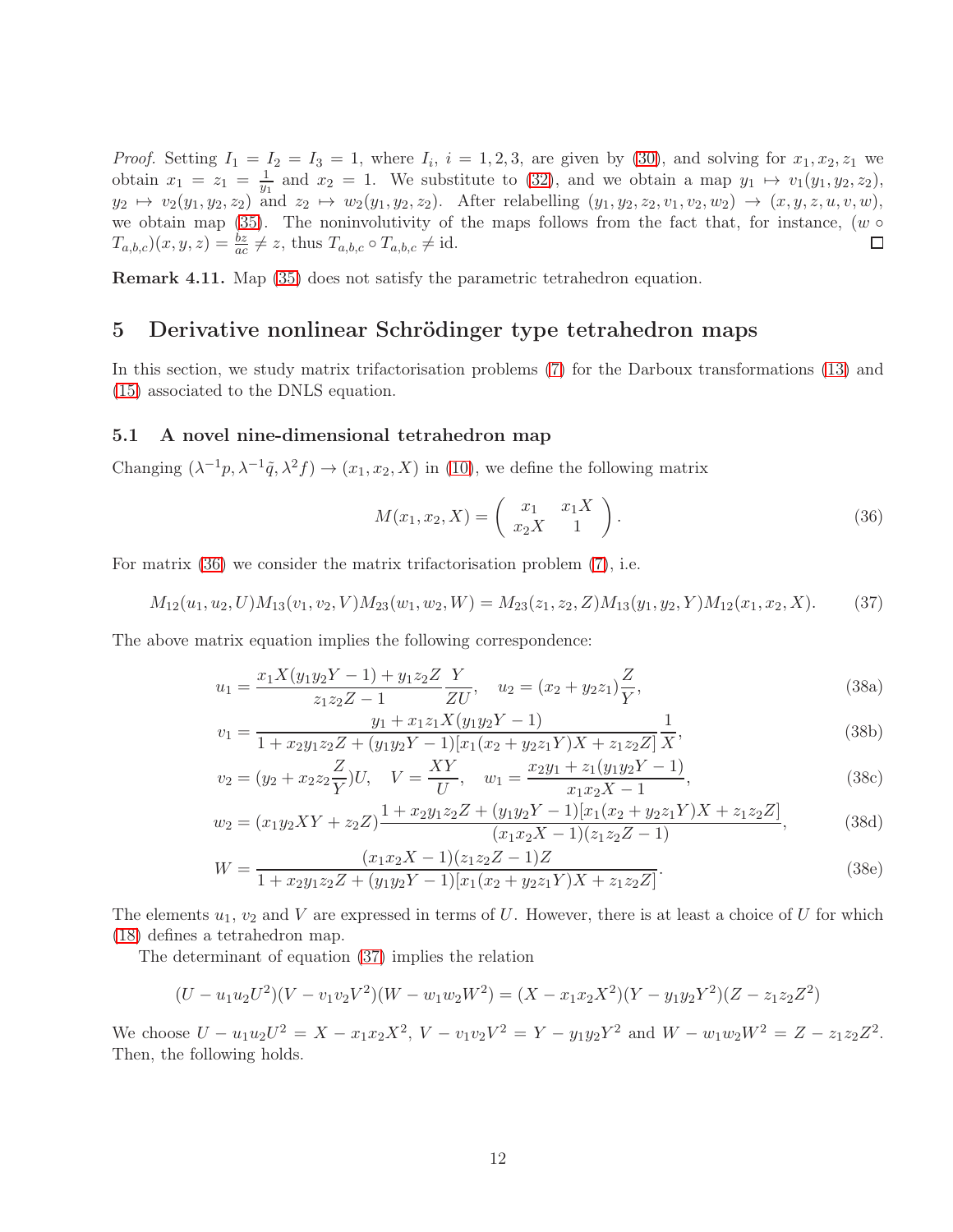**Proposition 5.1.** *The system consisting of equation* [\(37\)](#page-11-1) *together with*  $U - u_1u_2U^2 = X - x_1x_2X^2$  *has a unique solution given by a map*

<span id="page-12-5"></span><span id="page-12-4"></span><span id="page-12-3"></span><span id="page-12-2"></span><span id="page-12-1"></span>
$$
(x_1, x_2, X, y_1, y_2, Y, z_1, z_2, Z) \xrightarrow{T} (u_1, u_2, U, v_1, v_2, V, w_1, w_2, W)
$$

*defined by*

<span id="page-12-0"></span>
$$
x_1 \mapsto u_1 = \frac{1 + x_2 y_1 z_2 Z + (y_1 y_2 Y - 1)[x_1 (x_2 + y_2 z_1 Y) X + z_1 z_2 Z]}{(x_1 x_2 X - 1) X (z_1 z_2 Z - 1)^2 Z} \cdot [x_1 X (y_1 y_2 Y - 1) + y_1 z_2 Z] Y, (39a)
$$

$$
x_2 \mapsto u_2 = (x_2 + y_2 z_1) \frac{Z}{Y},\tag{39b}
$$

$$
X \mapsto U = \frac{(x_1 x_2 X - 1)X (z_1 z_2 Z - 1)}{1 + x_2 y_1 z_2 Z + (y_1 y_2 Y - 1)[x_1 (x_2 + y_2 z_1 Y)X + z_1 z_2 Z]},
$$
\n(39c)

$$
y_1 \mapsto v_1 = \frac{y_1 + x_1 z_1 X (y_1 y_2 Y - 1)}{1 + x_2 y_1 z_2 Z + (y_1 y_2 Y - 1) [x_1 (x_2 + y_2 z_1 Y) X + z_1 z_2 Z]} \frac{1}{X},
$$
\n
$$
(39d)
$$
\n
$$
(x_1 x_2 X - 1) X (y_1 X + x_1 z_2 Z) (x_1 x_2 Z - 1) = 1
$$
\n
$$
(48d)
$$

$$
y_2 \mapsto v_2 = \frac{(x_1x_2X - 1)X(y_2Y + x_2z_2Z)(z_1z_2Z - 1)}{1 + x_2y_1z_2Z + (y_1y_2Y - 1)[x_1(x_2 + y_2z_1Y)X + z_1z_2Z]} \frac{1}{Y},
$$
\n
$$
1 + x_2y_1z_2Z + (y_1y_2Y - 1)[x_1(x_2 + y_2z_1Y)X + z_1z_2Z] \frac{1}{Y},
$$
\n(39e)

$$
Y \mapsto V = \frac{1 + x_2 y_1 z_2 Z + (y_1 y_2 Y - 1)[x_1 (x_2 + y_2 z_1 Y) X + z_1 z_2 Z]}{(x_1 x_2 X - 1)(z_1 z_2 Z - 1) Z} Y,
$$
\n(39f)

$$
z_1 \mapsto w_1 = \frac{x_2 y_1 + z_1 (y_1 y_2 Y - 1)}{x_1 x_2 X - 1},\tag{39g}
$$

$$
z_2 \mapsto w_2 = (x_1 y_2 XY + z_2 Z) \frac{1 + x_2 y_1 z_2 Z + (y_1 y_2 Y - 1)[x_1 (x_2 + y_2 z_1 Y) X + z_1 z_2 Z]}{(x_1 x_2 X - 1)(z_1 z_2 Z - 1)},
$$
\n(39h)

$$
z \mapsto W = \frac{(x_1 x_2 X - 1)(z_1 z_2 Z - 1)}{1 + x_2 y_1 z_2 Z + (y_1 y_2 Y - 1)[x_1 (x_2 + y_2 z_1 Y) X + z_1 z_2 Z]}.
$$
\n(39i)

*Map* [\(39\)](#page-12-0) *is a nine-dimensional birational tetrahedron map.*

*Proof.* The system consisting of equations [\(38a\)](#page-11-2) and  $(1-u_1u_2U)U = (1-x_1x_2X)X$  has a unique solution given by  $(39a)$ ,  $(39b)$  and  $(39c)$ . Now substituting U from  $(39c)$  to the first two equations of  $(38c)$ , we obtain  $v_2$  and V given by [\(39e\)](#page-12-4) and [\(39f\)](#page-12-5), respectively.

It can be readily verified that map [\(39\)](#page-12-0) is a tetrahedron map by substitution to the tetrahedron equation. Finally, we have  $T \circ T \neq id$ . Thus, map [\(39\)](#page-12-0) is noninvolutive.  $\Box$ 

#### 5.2 Restriction on invariant leaves: A novel six-dimensional Tetrahedron map

The existence of first integral [\(14\)](#page-5-2) indicates the integrals of map [\(39\)](#page-12-0). We can restrict the latter to a novel nine-dimensional one on the level sets of these integrals. In particular, we have the following.

- **Theorem 5.2.** 1. The quantities  $\Phi = X x_1x_2X^2$ ,  $\Psi = Y y_1y_2Y^2$  and  $\Omega = Z z_1z_2Z^2$  are invariants *of the map* [\(39\)](#page-12-0)*.*
	- 2. *Map* [\(39\)](#page-12-0) *can be restricted to a six-dimensional parametric tetrahedron map*

$$
(x_1, X, y_1, Y, z_1, Z) \xrightarrow{T_{a,b,c}} (u_1, U, v_1, V, w_1, W),
$$

*given by*

<span id="page-12-6"></span>
$$
x_1 \mapsto u_1 = \frac{f_{b,c}(X,Y,Z)[f_{b,a}(X,Y,X)f_{b,c}(X,Y,Z) + f_{b,0}(X,Y,-1)x_1z_1X^2YZ]}{ac^2x_1y_1z_1^2X^2Y^2Z},
$$
\n(40a)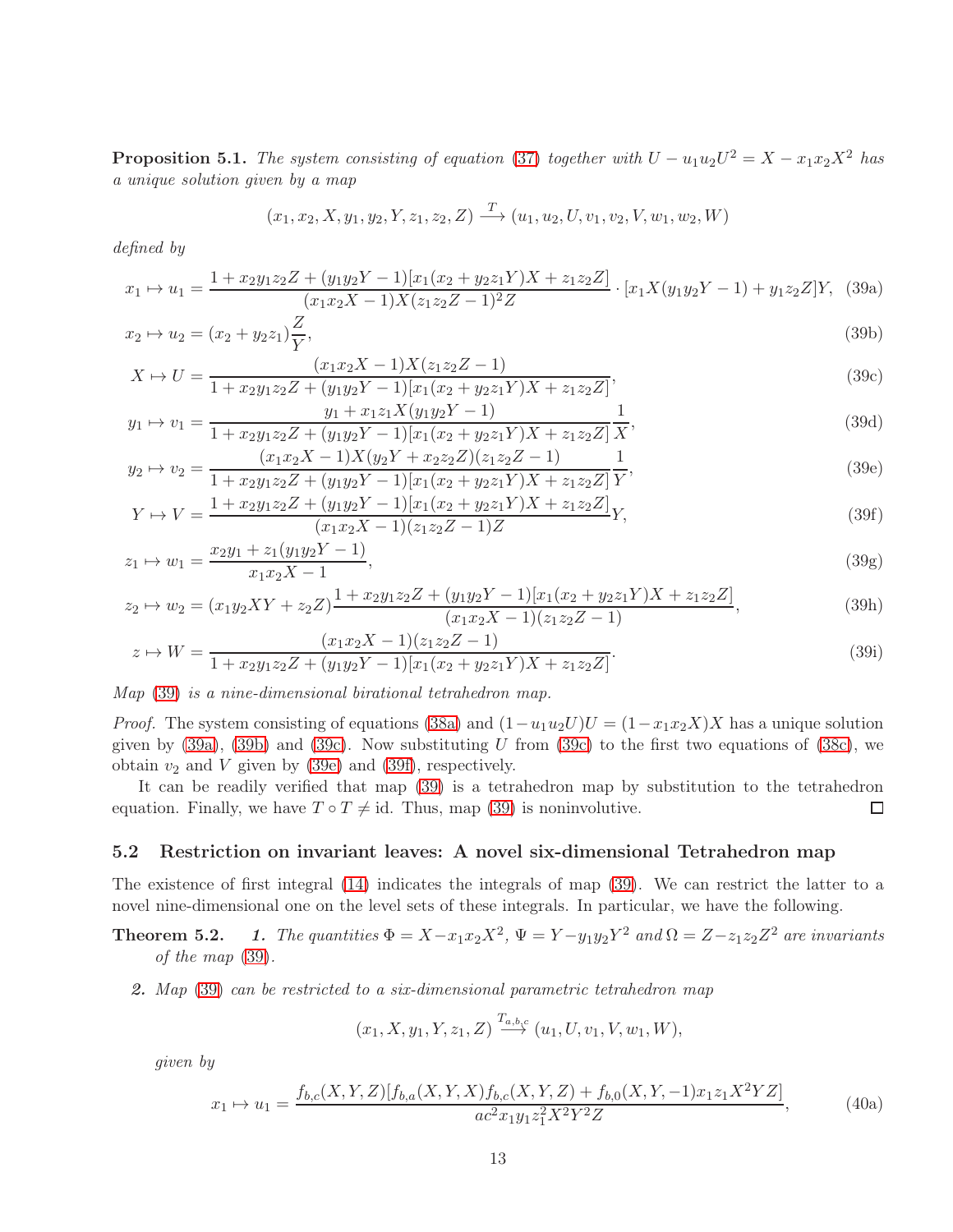$$
X \mapsto U = \frac{acx_1y_1z_1X^2Y^2}{f_{b,a}(X,Y,X)f_{b,c}(X,Y,Z) + f_{b,0}(X,Y,-1)x_1z_1X^2YZ},\tag{40b}
$$

$$
y_1 \mapsto v_1 = \frac{x_1 y_1 z_1 X Y Z f_{b,0}(X, Y, -1)}{f_{b,a}(X, Y, X) f_{b,c}(X, Y, Z) + f_{b,0}(X, Y, -1) x_1 z_1 X^2 Y Z}
$$
(40c)

$$
Y \mapsto V = \frac{f_{b,a}(X,Y,X)f_{b,c}(X,Y,Z) + f_{b,0}(X,Y,-1)x_1z_1X^2YZ}{acx_1y_1z_1XY}
$$
\n(40d)

$$
z_1 \mapsto w_1 = \frac{f_{b,a}(X,Y,X)}{ax_1XY},\tag{40e}
$$

$$
Z \mapsto W = \frac{acx_1y_1z_1XY^2Z}{f_{b,a}(X,Y,X)f_{b,c}(X,Y,Z) + f_{b,0}(X,Y,-1)x_1z_1X^2YZ},\tag{40f}
$$

*where*  $f_{b,c}(X, Y, Z) = bx_1z_1XZ + y_1Y(c - Z)$ *, on the invariant leaves* 

$$
A_a := \{(x_1, x_2, X) \in \mathbb{C}^3 : X - x_1 x_2 X^2 = a\}, \quad B_b := \{(y_1, y_2, Y) \in \mathbb{C}^3 : Y - y_1 y_2 Y^2 = b\},
$$
  

$$
C_c := \{(z_1, z_2, Z) \in \mathbb{C}^3 : Z - z_1 z_2 Z^2 = c\}.
$$
 (41)

3. *Map* [\(40\)](#page-12-6) *admits the following invariants:*

<span id="page-13-0"></span>
$$
I_1 = \frac{X}{Z}, \qquad I_2 = XY, \qquad I_3 = Z - bX - aYZ + \frac{y_1 Y(a - X)(c - Z)}{x_1 z_1 X Z} - \frac{x_1 z_1 X Z(b - Y)}{y_1 Y}.
$$
 (42)

*Proof.* Concerning 1. The existence of these invariants is indicated by the existence of the first integral [\(14\)](#page-5-2). This can be verified by straightforward calculation.

With regards to 2, we set  $\Phi = a$ ,  $\Psi = b$  and  $\Omega = c$ . Now, using the conditions  $x_2 = \frac{X-a}{x_1X}$ ,  $y_2 = \frac{Y-b}{y_1Y}$  and  $z_2 = \frac{Z-c}{z_1Z}$ , we eliminate  $x_2$ ,  $y_2$  and  $z_2$  from the nine-dimensional map [\(39\)](#page-12-0), and we obtain [\(40\)](#page-12-6). It can be verified by substitution that map [\(40\)](#page-12-6) satisfies the parametric tetrahedron equation. For the involutivity check, we have that  $w_1(u_1, U, v_1, V, w_1, W) \neq z_1$ , thus  $T_{a,b,c} \circ T_{a,b,c} \neq id$ , and the map is noninvolutive.

Finally, regarding **3**, it can be readily proven that 
$$
\frac{U}{W} \stackrel{(40)}{=} \frac{X}{Z}
$$
,  $UV \stackrel{(40)}{=} XY$  and  $W - bU - aVW + \frac{v_1V(a-U)(c-W)}{u_1w_1UW} - \frac{u_1w_1UW(b-V)}{v_1V} \stackrel{(40)}{=} Z - bX - aYZ + \frac{y_1Y(a-X)(c-Z)}{x_1z_1XZ} - \frac{x_1z_1XZ(b-Y)}{y_1Y}$ .

Corollary 5.3. *Map* [\(40\)](#page-12-6) *has the following Lax representation*

<span id="page-13-1"></span>
$$
M_{12}(u_1, U; a)M_{13}(v_1, V; b)M_{23}(w_1, W; c) = M_{23}(z_1, Z; c)M_{13}(y_1, Y; b)M_{12}(x_1, X; a), \tag{43}
$$

*where the associated matrix is given by*

<span id="page-13-2"></span>
$$
M(x_1, X; a) = \begin{pmatrix} X + a & x_1 X \\ \frac{X - a}{x_1 X} & 1 \end{pmatrix}.
$$
 (44)

Remark 5.4. The invariants [\(42\)](#page-13-0) do not follow from the trace of the right-hand side of [\(43\)](#page-13-1). Matrix M in [\(44\)](#page-13-2) is not symmetric.

Remark 5.5. Although the birationality of map [\(40\)](#page-12-6) does not follow automatically from [\(23\)](#page-8-1), due to a symmetry break, solving equation [\(43\)](#page-13-1) for  $(x_1, X, y_1, Y, z_1, Z)$ , one can see that map [\(40\)](#page-12-6) is indeed birational.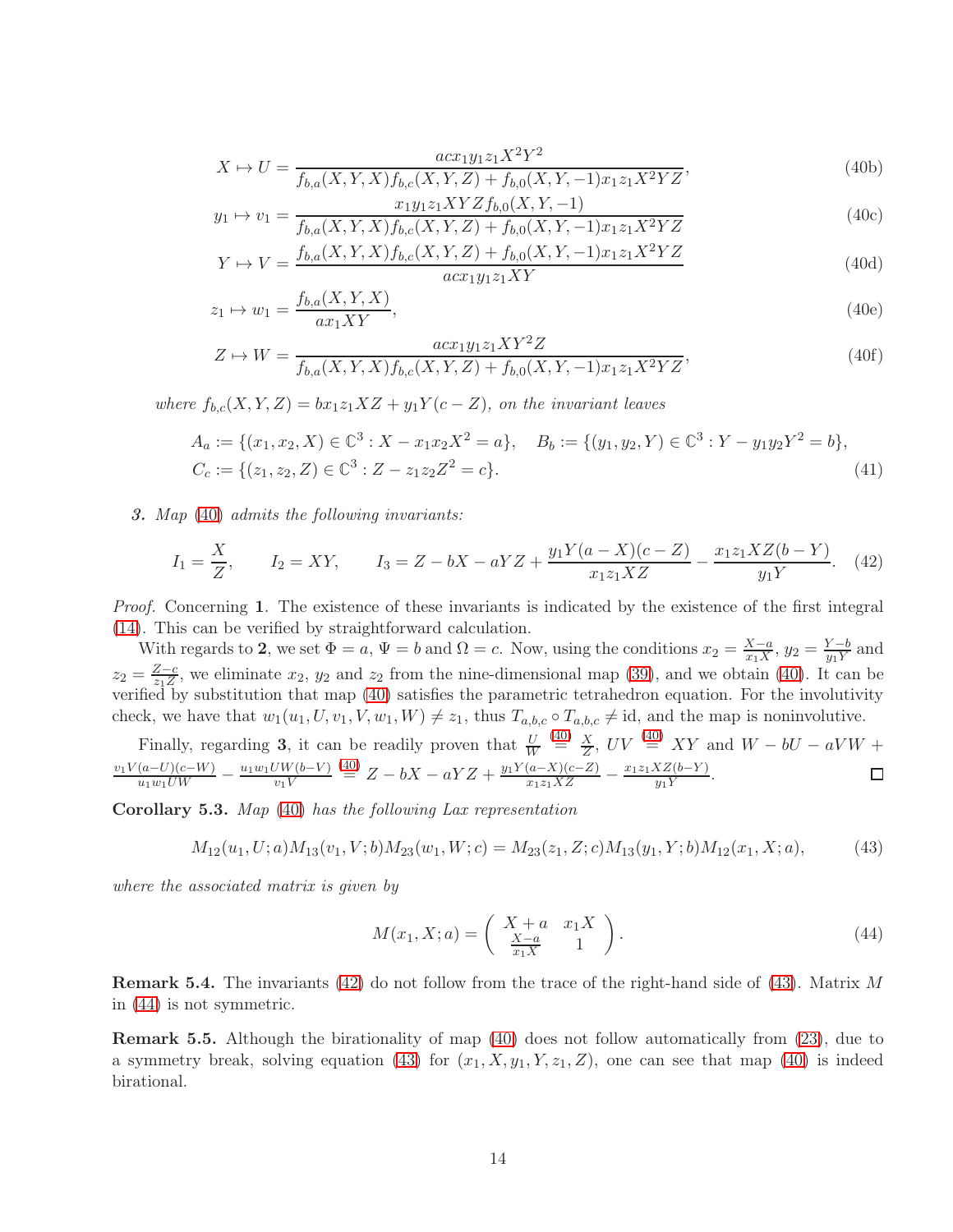### 5.3 A novel 'degenerated' six-dimensional parametric tetrahedron map of DNLS type

Now, we make use of the second Darboux matrix of DNLS type, namely matrix [\(15\)](#page-5-6) to derive another parametric tetrahedron map. Specifically, we change  $(\lambda^2 f, \lambda^{-1} p) \to (x_1, x_2)$  in [\(15\)](#page-5-6), and define the following matrix

<span id="page-14-1"></span>
$$
M(x_1, x_2; a) := \lambda^2 \begin{pmatrix} x_1 & x_1 x_2 \\ \frac{a}{x_1 x_2} & 0 \end{pmatrix}.
$$
 (45)

For matrix [\(45\)](#page-14-1) we consider the following matrix trifactorisation problem:

$$
M_{12}(u_1, u_2, a)M_{13}(v_1, v_2, b)M_{23}(w_1, w_2, c) = M_{23}(z_1, z_2, c)M_{13}(y_1, y_2, b)M_{12}(x_1, x_2, a). \tag{46}
$$

The above equation implies the system of polynomial equations

$$
u_1v_1 = x_1y_1, \quad u_1(u_2w_1 + c\frac{v_1v_2}{w_1w_2}) = x_1x_2y_1, \quad u_1u_2w_1w_2 = y_1y_2, \quad \frac{av_1}{u_1u_2} = \frac{az_1}{x_1x_2} + \frac{bx_1z_1z_2}{y_1y_2}
$$

$$
\frac{acv_1v_2}{u_1u_2w_1w_2} = \frac{bx_1x_2z_1z_2}{y_1y_2}, \quad \frac{b}{v_1v_2} = \frac{ac}{x_1x_2z_1z_2},
$$

which defines the following correspondence

<span id="page-14-2"></span>
$$
u_2 = \frac{ax_1^2x_2y_1^2y_2}{u_1^2z_1(ay_1y_2 + bx_1^2x_2z_2)}, \quad v_1 = \frac{x_1y_1}{u_1}, \quad v_2 = \frac{bx_2z_1z_2}{acy_1}u_1, \quad w_1 = \frac{u_1z_1}{x_1}, \quad w_2 = \frac{y_2}{x_1x_2} + \frac{bx_1z_2}{ay_1} \tag{47}
$$

namely,  $u_2, v_1, v_2$  and  $w_1$  depend on  $u_1$ .

As in the case of the NLS equation, this correspondence does not define a tetrahedron map for any choice of  $u_1 = y_1$ . However, for the choice  $u_1 = y_1$  we have the following.

Theorem 5.6. *The map defined by*

<span id="page-14-0"></span>
$$
(x_1, x_2, y_1, y_2, z_1, z_2) \xrightarrow{T_{a, b, c}} \left( y_1, \frac{ax_1^2 x_2 y_2}{(ay_1 y_2 + bx_1^2 x_2 z_2) z_1}, x_1, \frac{bx_2 z_1 z_2}{ac}, \frac{y_1 z_1}{x_1}, \frac{ay_1 y_2 + bx_1^2 x_2 z_2}{ax_1 x_2 y_1} \right)
$$
(48)

*is a six-dimensional parametric tetrahedron map, it is noninvolutive and birational. Additionally, map* [\(48\)](#page-14-0) *admits the following invariants:*

<span id="page-14-3"></span>
$$
I_1 = x_1 + y_1,
$$
  $I_2 = y_1 z_1,$   $I_3 = \frac{x_1}{z_1}.$  (49)

 $\Box$ 

*Proof.* By substitution of  $u_1 = y_1$  to [\(47\)](#page-14-2), we obtain map [\(48\)](#page-14-0). The tetrahedron property can be verified by substitution to the tetrahedron equation.

We have that  $T_{a,b,c} \circ T_{a,b,c} \neq id$ , since, for instance,  $v_2(u_1, u_2, v_1, v_2, w_1, w_2) = \frac{by_2}{ac} \neq y_2$ . Thus, the map is noninvolutive. Moreover, the inverse of map [\(48\)](#page-14-0) is given by

$$
(u_1,u_2,v_1,v_2,w_1,w_2)\overset{T_{a,b,c}^{-1}}{\longrightarrow} \left(v_1,\frac{u_2w_1^2w_2+cv_1v_2}{v_1w_1w_2},u_1,u_2w_1w_2,\frac{v_1w_1}{u_1},\frac{acu_1v_2w_2}{bcv_1v_2+bu_2w_1^2w_2}\right),
$$

i.e. [\(48\)](#page-14-0) is birational.

Finally, we have

$$
u_1 + v_1 \stackrel{(48)}{=} x_1 + y_1
$$
,  $v_1 w_1 \stackrel{(48)}{=} y_1 z_1$ , and  $\frac{u_1}{w_1} \stackrel{(48)}{=} \frac{x_1}{z_1}$ ,

i.e. map [\(29\)](#page-9-0) admits the invariants  $I_i$ ,  $i = 1, 2, 3$ , given by [\(49\)](#page-14-3).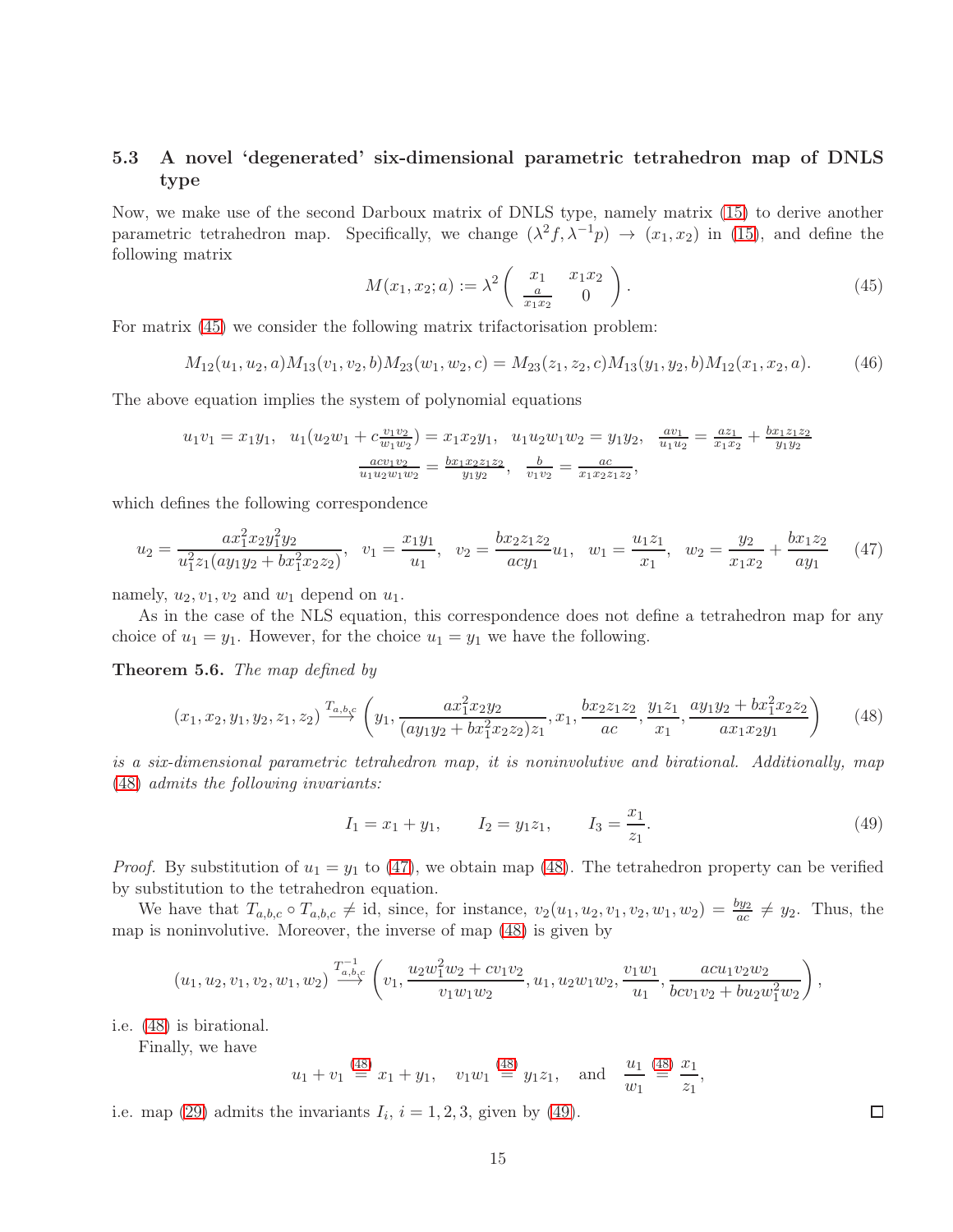#### 5.4 Restriction on the level sets

Now, we restrict the map [\(48\)](#page-14-0) on the level sets of its invariants [\(49\)](#page-14-3). Specifically, we have the following.

Proposition 5.7. *Map* [\(48\)](#page-14-0) *can be restricted to a three-dimensional noninvolutive parametric tetrahedron map given by* [\(31\)](#page-9-3)*.*

*Proof.* Setting  $I_1 = 1, I_2 = \frac{1}{2}$  $\frac{1}{2}$  and  $I_3 = \frac{1}{2}$  $\frac{1}{2}$ , where  $I_i$ ,  $i = 1, 2, 3$ , are given by [\(49\)](#page-14-3), we obtain  $x_1 = y_1 = \frac{1}{2}$ and  $z_1 = 1$ . We substitute to [\(48\)](#page-14-0), and we obtain a map  $x_2 \mapsto u_2(x_2, y_2, z_2), y_2 \mapsto v_2(x_2, y_2, z_2)$ and  $z_2 \mapsto w_2(x_2, y_2, z_2)$ . After relabelling  $(x_2, y_2, z_2, u_2, v_2, w_2) \rightarrow (x, y/2, z, u/2, v, w)$ , we obtain map [\(31\)](#page-9-3). П

# 6 Conclusions

In this paper, we present novel solutions to the functional tetrahedron and parametric tetrahedron equation which are noninvolutive and birational. Noninvolutivity is an important property for a map, since involutive maps have trivial dynamics.

Our approach is based on the study of matrix trifactorisation problems for Darboux transformations, and we study the cases of Darboux transformations associated with the NLS and DNLS equation. Specifically, in the NLS case, we construct the tetrahedron map [\(19\)](#page-6-3) which can be restricted to a parametric tetraedron map [\(20\)](#page-7-0). Additionally, we derive map [\(29\)](#page-9-0) which can be restricted to map [\(31\)](#page-9-3) on the level sets of its invariants. The latter at a certain limit gives map (20) in Sergeev's classification [\[26\]](#page-18-3). In DNLS case, we construct the tetrahedron map [\(39\)](#page-12-0) which can be restricted to a parametric tetraedron map [\(40\)](#page-12-6). Moreover, we construct map [\(48\)](#page-14-0) which can be also restricted on the level sets of its invariants to map [\(31\)](#page-9-3).

Our results could be extended in the following way:

- 1. Study the integrability of the derived maps;
- 2. Study the more general matrix trifactorisation problem [\(7\)](#page-3-1) with a spectral parameter where matrices  $L_{ij}$ ,  $i, j = 1, 2, 3, i < j$ , depend on a spectral parameter  $\lambda$ ;
- 3. Find solutions to the entwining parametric tetrahedron equation;
- 4. Study the corresponding 3D-lattice equations;
- 5. Extend the results to the case of Grassmann algebras.

Regarding 1, the existence of invariants  $(22)$ ,  $(30)$ ,  $(42)$  and  $(49)$  for maps  $(20)$ ,  $(29)$ ,  $(40)$  and  $(48)$ , respectively, is already a sign of integrability of these maps. In fact, in all these cases, the derived invariants are functionally independent and they are in number half as the dimension of the corresponding maps. In order to claim complete integrability in the Liouville sense, one needs to find a Poisson bracket with respect to which the invariants are in involution.

Concerning 2, although the Darboux transformations employed in this paper depend on a spectral parameter  $\lambda$ , in the consideration of the associated matrix refactorisation problem [\(7\)](#page-3-1) the spectral parameter was rescaled; see matrices [\(16\)](#page-6-0), [\(25\)](#page-8-3), [\(36\)](#page-11-0) and [\(45\)](#page-14-1). In fact, if we let the latter matrices depend explicitly on the spectral parameter, then equation [\(7\)](#page-3-1) has no solutions for u and v. The question arises as to whether equation [\(7\)](#page-3-1) defines tetrahedron maps for certain matrices  $A, B, C$  and D which explicitly depend on a spectral parameter  $\lambda$ .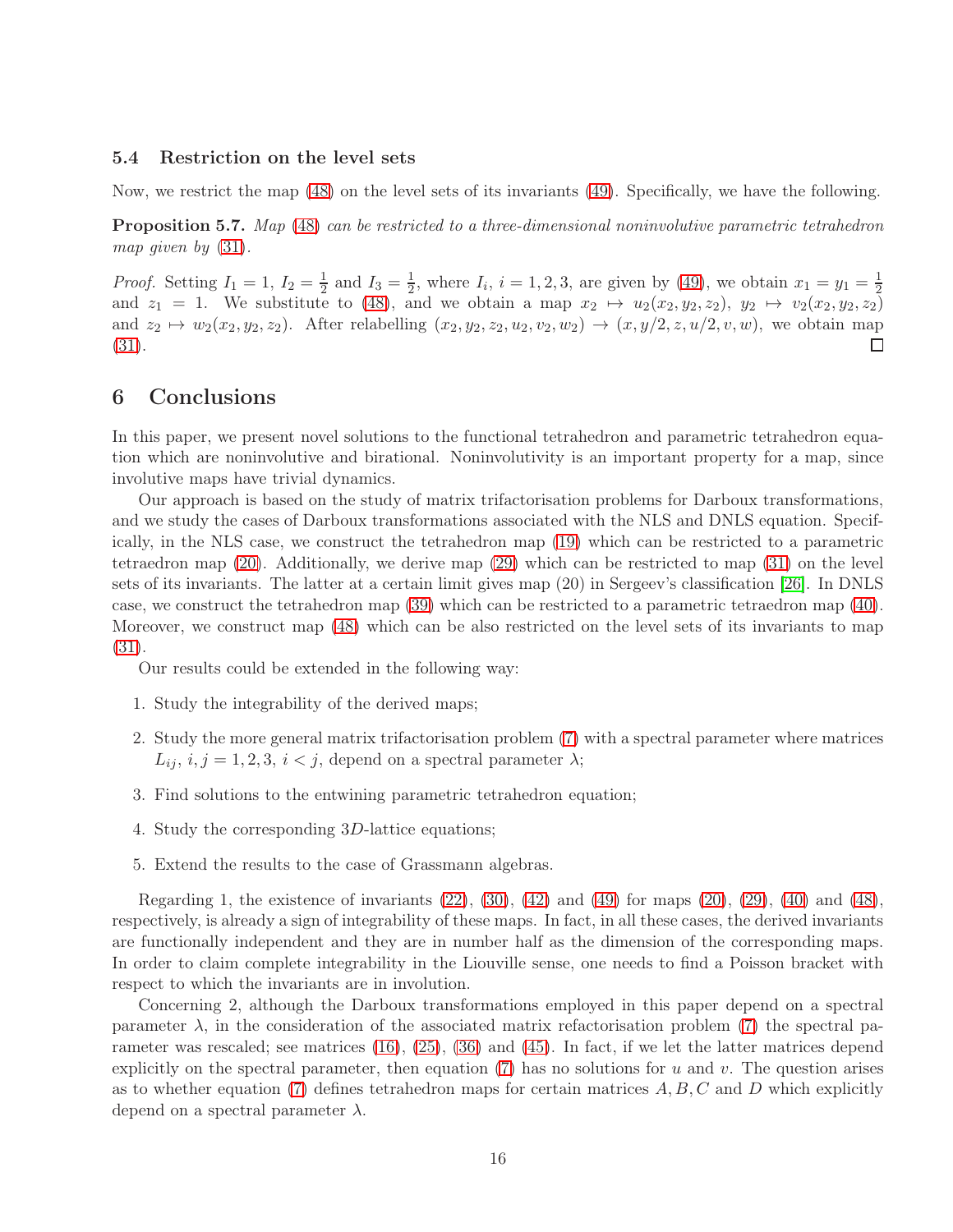With regards to 3, we mean the following equation

$$
Q^{123} \circ R^{145} \circ S^{246} \circ T^{356} = T^{356} \circ S^{246} \circ R^{145} \circ Q^{123},
$$

and its parametric version

$$
Q^{123}_{a,b,c} \circ R^{145}_{a,d,e} \circ S^{246}_{b,d,f} \circ T^{356}_{c,e,f} = T^{356}_{c,e,f} \circ S^{246}_{b,d,f} \circ R^{145}_{a,d,e} \circ Q^{123}_{a,b,c}.
$$

For  $Q \equiv R \equiv S \equiv T$ , we obtain equations [\(2\)](#page-2-0) and [\(4\)](#page-2-3), respectively. Similarly, to [\[19\]](#page-17-7), we believe that solutions to these equations can be obtained by studying trifactorisation problems of Darboux transformations together with their degenerated versions. For  $Q \equiv R \equiv S$ , a Hirota type entwining tetrahedron map appears in [\[10\]](#page-17-8).

Regarding 4, it makes sense to study whether the maps derived in this paper are related to certain integrable 3D-lattice equations. Some of the available methods in the literature are the following: i. The relation between tetrahedron maps and 3D-lattice equations via symmetries of the latter which was established in [\[13\]](#page-17-2). ii. In [\[22,](#page-17-9) [23\]](#page-17-10) it was demonstrated how to lift lattice equations to Yang–Baxter maps and these ideas can be employed to the case of tetrahedron maps. iii. Since the invariants of the maps  $(29), (32), (29), (48)$  $(29), (32), (29), (48)$  $(29), (32), (29), (48)$  $(29), (32), (29), (48)$  $(29), (32), (29), (48)$  $(29), (32), (29), (48)$  $(29), (32), (29), (48)$  are in separated form, one may employ the method presented in [\[11,](#page-17-11) [12\]](#page-17-12).

Concerning 5, the extension of integrable lattice equations to the case of Grassmann algebras via Grassmann extended Darboux transformations in [\[7\]](#page-17-13) motivated the initiation of the extension of the theory of Yang–Baxter maps to the noncommutative (Grassmann) case [\[6,](#page-17-14) [15,](#page-17-15) [18,](#page-17-16) [14\]](#page-17-17). The study of matrix trifactorisation problems [\(6\)](#page-3-2) for Grassmann extended Darboux transformations may lead to solutions of the Grassmann extended tetrahedron and parametric tetrahedron equation. Fully noncommutative versions of tetrahedron maps are found in [\[4\]](#page-16-3).

### 7 Acknowledgements

This work was funded by the Russian Science Foundation (project number 20-71-10110). I would like to thank P. Kassotakis and A.V. Mikhailov for useful discussions, and D. Talalaev for useful discussions and introducing me to the tetrahedron equation.

## <span id="page-16-0"></span>References

- [1] V.V. Bazhanov, S.M. Sergeev, Zamolodchikov's tetrahedron equation and hidden structure of quantum groups, J. Phys. A 39 (2006) 3295–3310.
- <span id="page-16-1"></span>[2] V.V. Bazhanov, V.V. Mangazeev, S.M. Sergeev, Quantum geometry of three-dimensional lattices, J. Stat. Mech. (2008) P07004.
- <span id="page-16-2"></span>[3] A. Dimakis, F. M¨uller-Hoissen, Matrix KP: tropical limit and Yang–Baxter maps, Lett. Math. Phys. 109 (2019) 799–827.
- <span id="page-16-3"></span>[4] A. Doliwa, R.M. Kashaev, Non-commutative bi-rational maps satisfying Zamolodchikov equation equation, and Desargues lattices, (2020) arXiv:2005.11840v1.
- <span id="page-16-4"></span>[5] V. Gorbounov, D. Talalaev, Electrical varieties as vertex integrable statistical models, (2019) arXiv:1905.03522.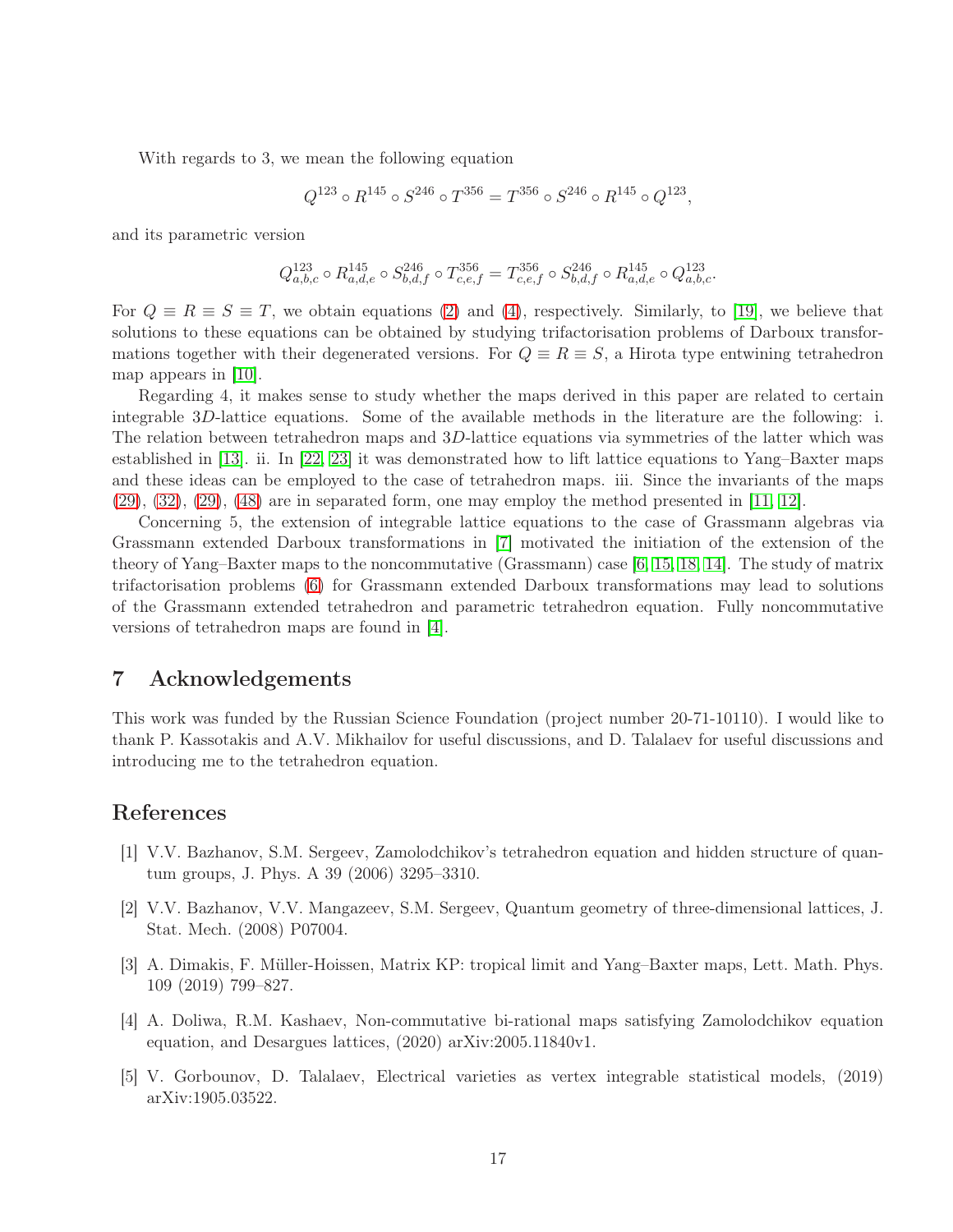- <span id="page-17-14"></span><span id="page-17-13"></span>[6] G.G. Grahovski, S. Konstantinou-Rizos, A.V. Mikhailov, Grassmann extensions of Yang–Baxter maps, J. Phys. A 49 (2016) 145202.
- <span id="page-17-0"></span>[7] G.G. Grahovski, A.V. Mikhailov, Integrable discretisations for a class of nonlinear Scrödinger equations on Grassmann algebras, Phys. Lett. A 377 (2013) 3254–3259.
- <span id="page-17-1"></span>[8] R.M. Kashaev, On discrete three-dimensional equations associated with the local Yang–Baxter relation, Lett. Math. Phys. 38 (1996) 389–397.
- <span id="page-17-8"></span>[9] R.M. Kashaev, I.G. Koperanov, S.M. Sergeev, Functional Tetrahedron Equation, Theor. Math. Phys. 117 (1998) 370–384.
- <span id="page-17-11"></span>[10] P. Kassotakis, Invariants in separated variables: Yang–Baxter, entwining and transfer maps, SIGMA 15 (2019) 048 36pp .
- <span id="page-17-12"></span>[11] P. Kassotakis, M. Nieszporski, Families of integrable equations, SIGMA 7 (2011) 100 14pp.
- <span id="page-17-2"></span>[12] P. Kassotakis, M. Nieszporski, On non-multiaffine consistent-around-the-cube lattice equations, Phys. Lett. A 376 (2012) 3135–3140.
- [13] P. Kassotakis, M. Nieszporski, V. Papageorgiou, A. Tongas, Tetrahedron maps and symmetries of three dimensional integrable discrete equations, J. Math. Phys. 60 (2019) 123503.
- <span id="page-17-17"></span>[14] S. Konstantinou-Rizos, On the 3D consistency of a Grassmann extended lattice Boussinesq system, J. Nuc. Phys. B 951 (2020) 114878.
- <span id="page-17-15"></span>[15] S. Konstantinou-Rizos, T. Kouloukas, A noncommutative discrete potential KdV lift, J. Math. Phys. 59 (2018) 063506.
- <span id="page-17-5"></span>[16] S. Konstantinou-Rizos, A. Mikhailov, P. Xenitidis, Reduction groups and integrable difference systems of NLS type, J. Math. Phys. 56 (2015) 082701.
- <span id="page-17-16"></span><span id="page-17-4"></span>[17] S. Konstantinou-Rizos, A.V. Mikhailov, Darboux transformations, finite reduction groups and related Yang-Baxter maps, J. Phys. A 46 (2013) 425201.
- <span id="page-17-7"></span>[18] S. Konstantinou-Rizos, A.V. Mikhailov, Anticommutative extension of the Adler map, J. Phys. A: Math. Theor. 49 (2016) 30LT03.
- [19] S. Konstantinou-Rizos, G. Papamikos, Entwining Yang–Baxter maps related to NLS type equations, J. Phys. A: Math. Theor. 52 (2019) 485201.
- <span id="page-17-6"></span>[20] I.G. Korepanov, Algebraic integrable dynamical systems, 2+ 1-dimensional models in wholly discrete space-time, and inhomogeneous models in 2-dimensional statistical physics, (1995) [solv-int/9506003.](http://arxiv.org/abs/solv-int/9506003)
- <span id="page-17-3"></span>[21] I.G. Korepanov, G.I. Sharygin, D.V. Talalaev, Cohomologies of n-simplex relations, Math. Proc. Cambridge 161 (2016) 203–222.
- <span id="page-17-9"></span>[22] T. E. Kouloukas, D. Tran, Poisson structures for lifts and periodic reductions of integrable lattice equations, J. Phys. A: Math. Theor. 48 (2015) 075202.
- <span id="page-17-10"></span>[23] V.G. Papageorgiou, A.G. Tongas, Yang–Baxter maps associated to elliptic curves, (2009) [arXiv:0906.3258v](http://arxiv.org/abs/0906.3258)1.